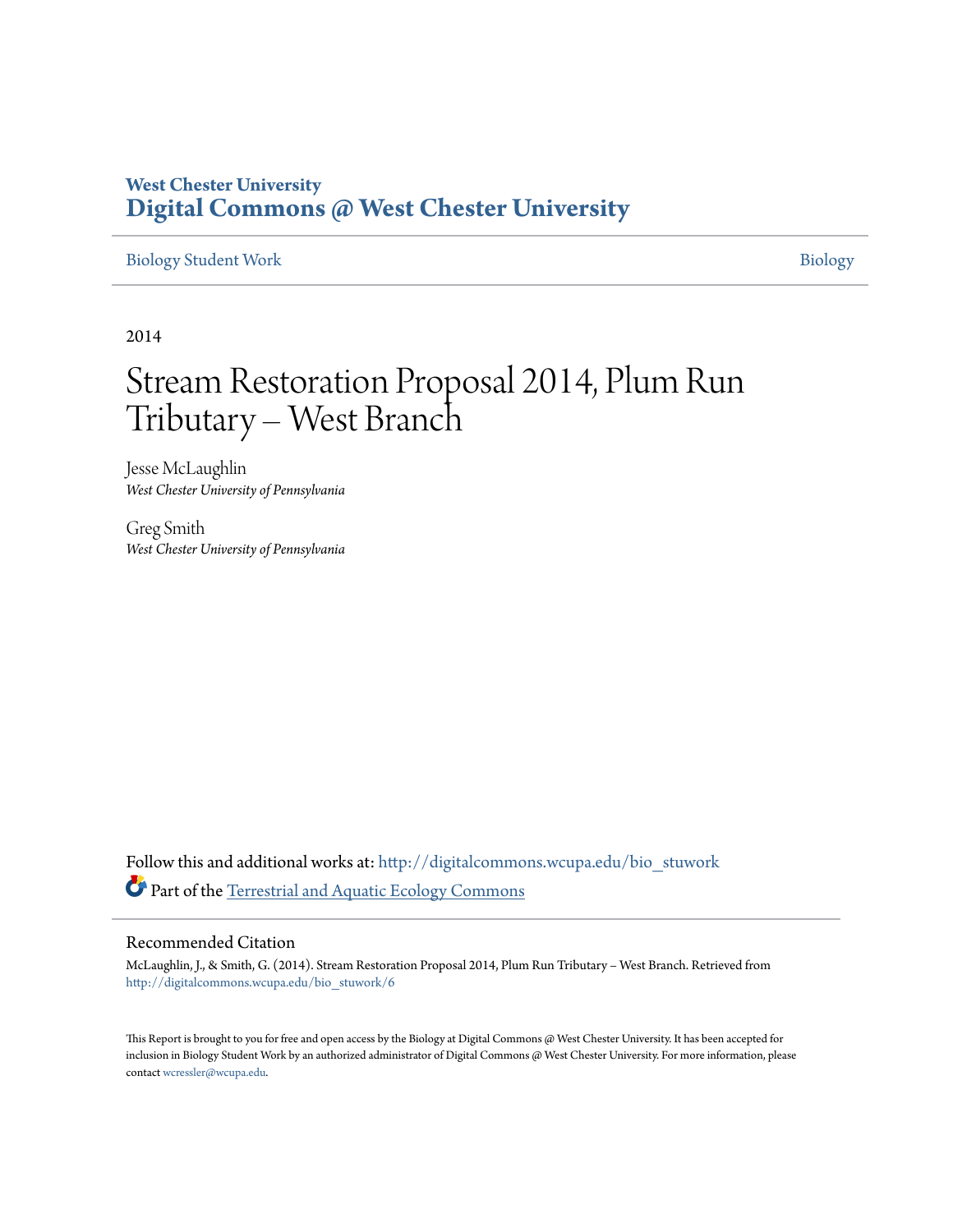#### Stream Restoration Proposal 2014 Plum Run Tributary – West Branch By Jesse McLaughlin and Greg Smith

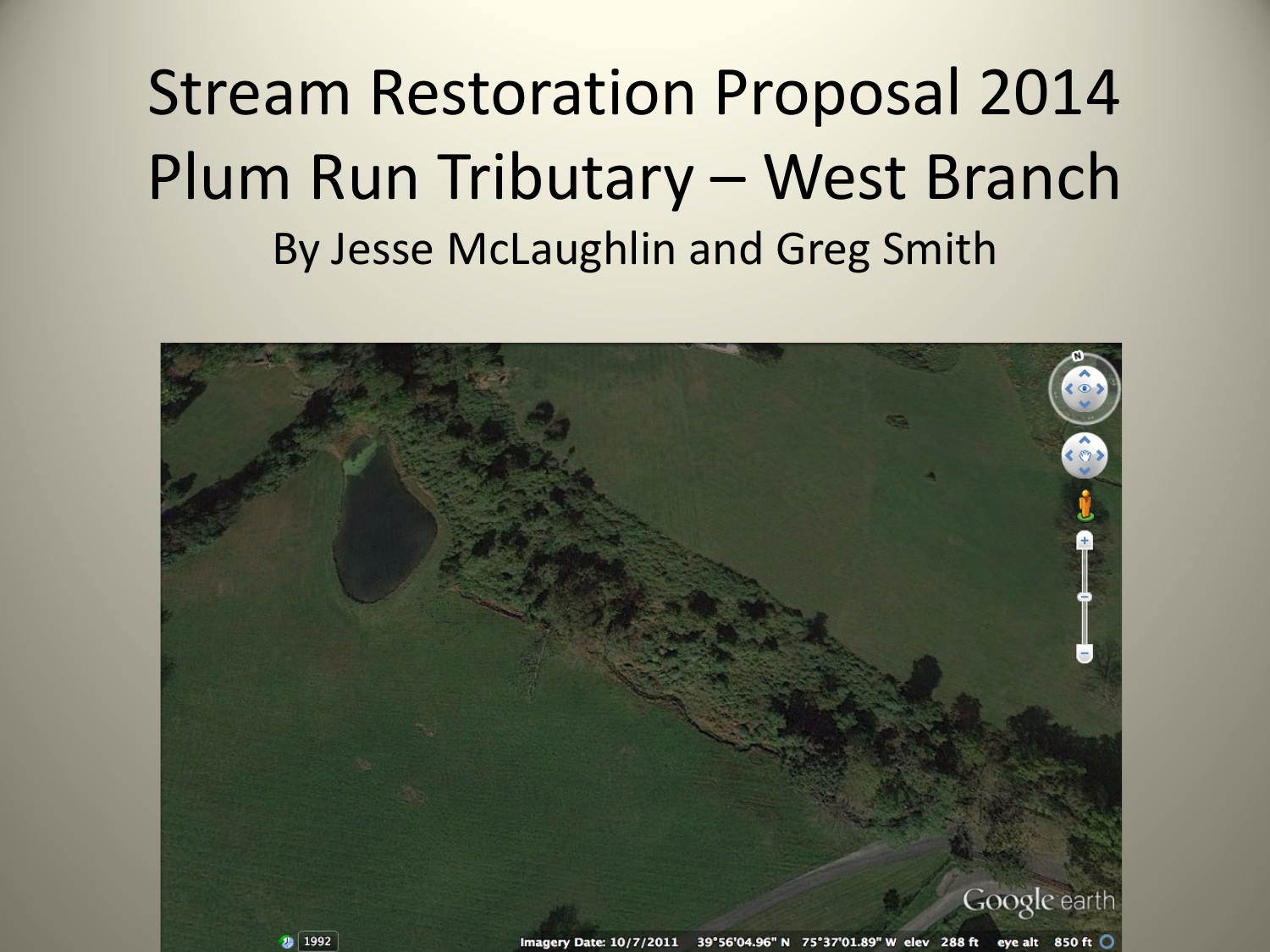# Goals and Objectives

- Excavate and shape stream banks to a 3:1 ratio
- Restore stream quality and prevent nutrient loading and bank erosion via a Riparian buffer
- Seed and Mat the stream to aid in Riparian growth and prevent bank erosion
- Remove invasive species from the right side of the stream where vegetation is already present(keep natives in place)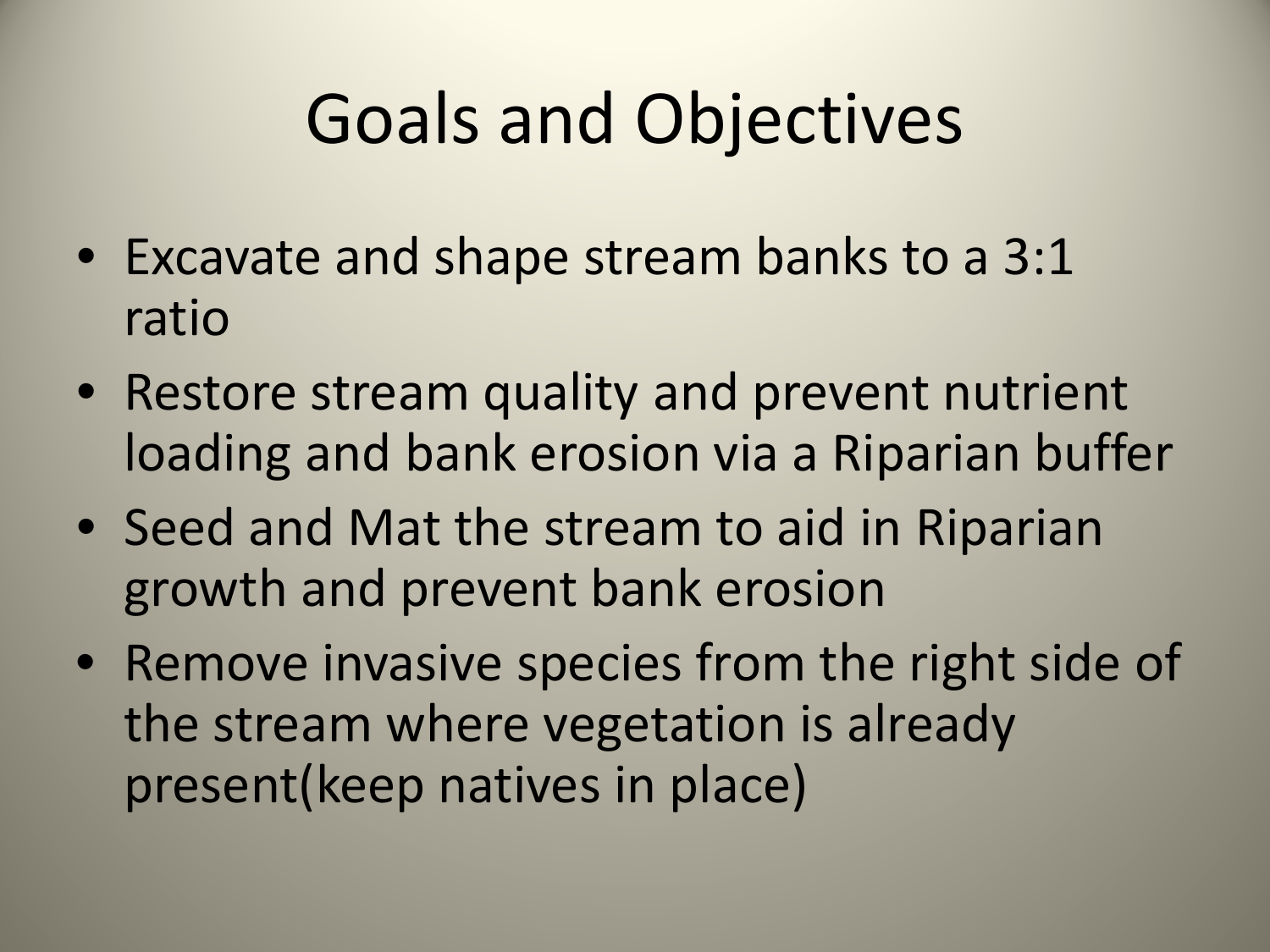### Goals and Objectives

- Install boulder clusters in the form of J-hooks at meandering sites and Cross-vanes where necessary
- Monitor Restoration efforts by measuring sediment load (turbidity), counting invertebrate species, and by using a probe to measure different aspects of water chemistry (DO, Temperature, etc.)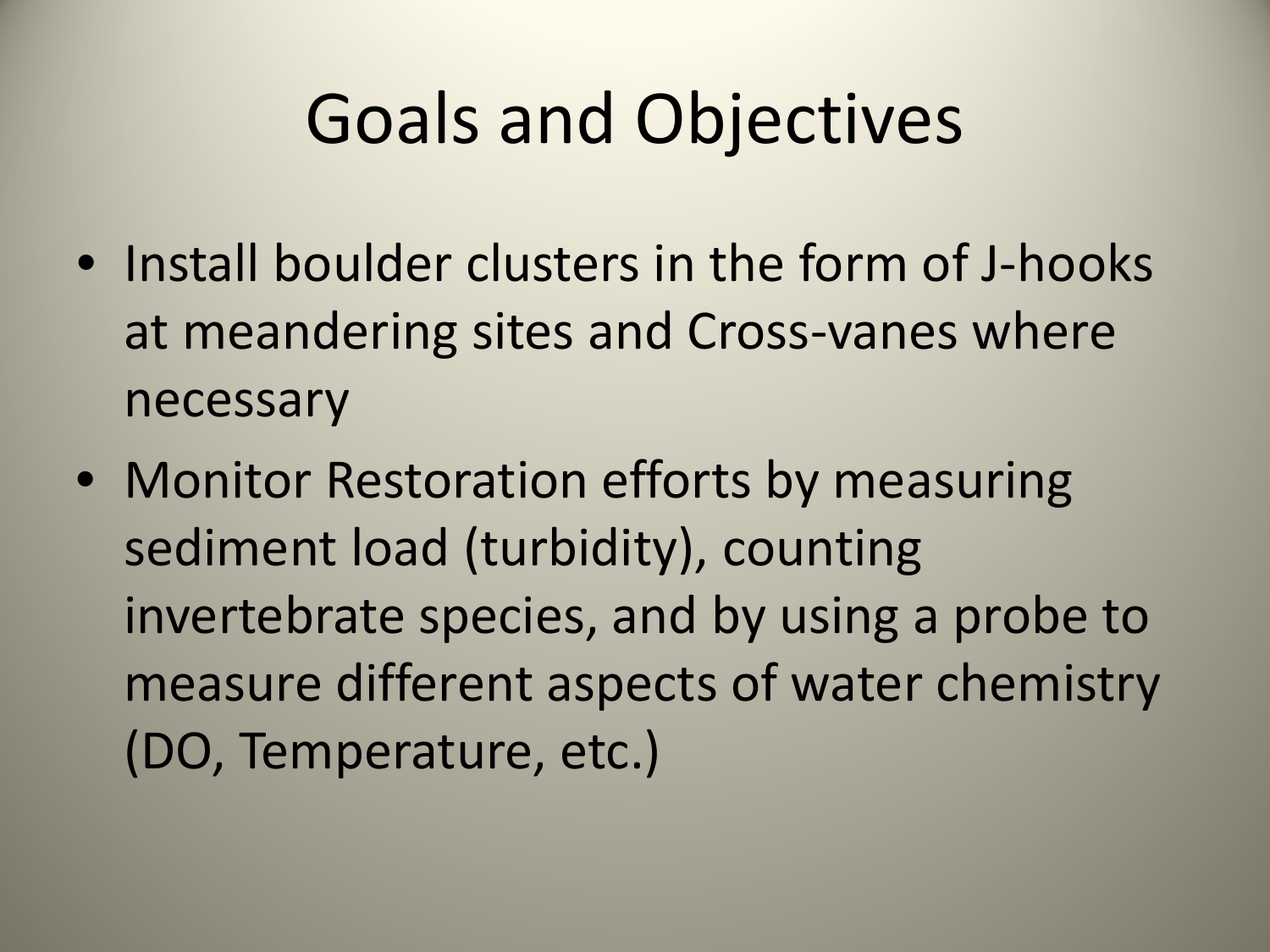# Why we choose our site?

- The location of the pond at the beginning of our site is already a natural way that the stream is protected and has reduced nutrient uptake from its location.
- Being a smaller, 1<sup>st</sup> order stream, more accelerated and noticeable results are expected from restoration of this site.
- Site lacks adequate riparian vegetation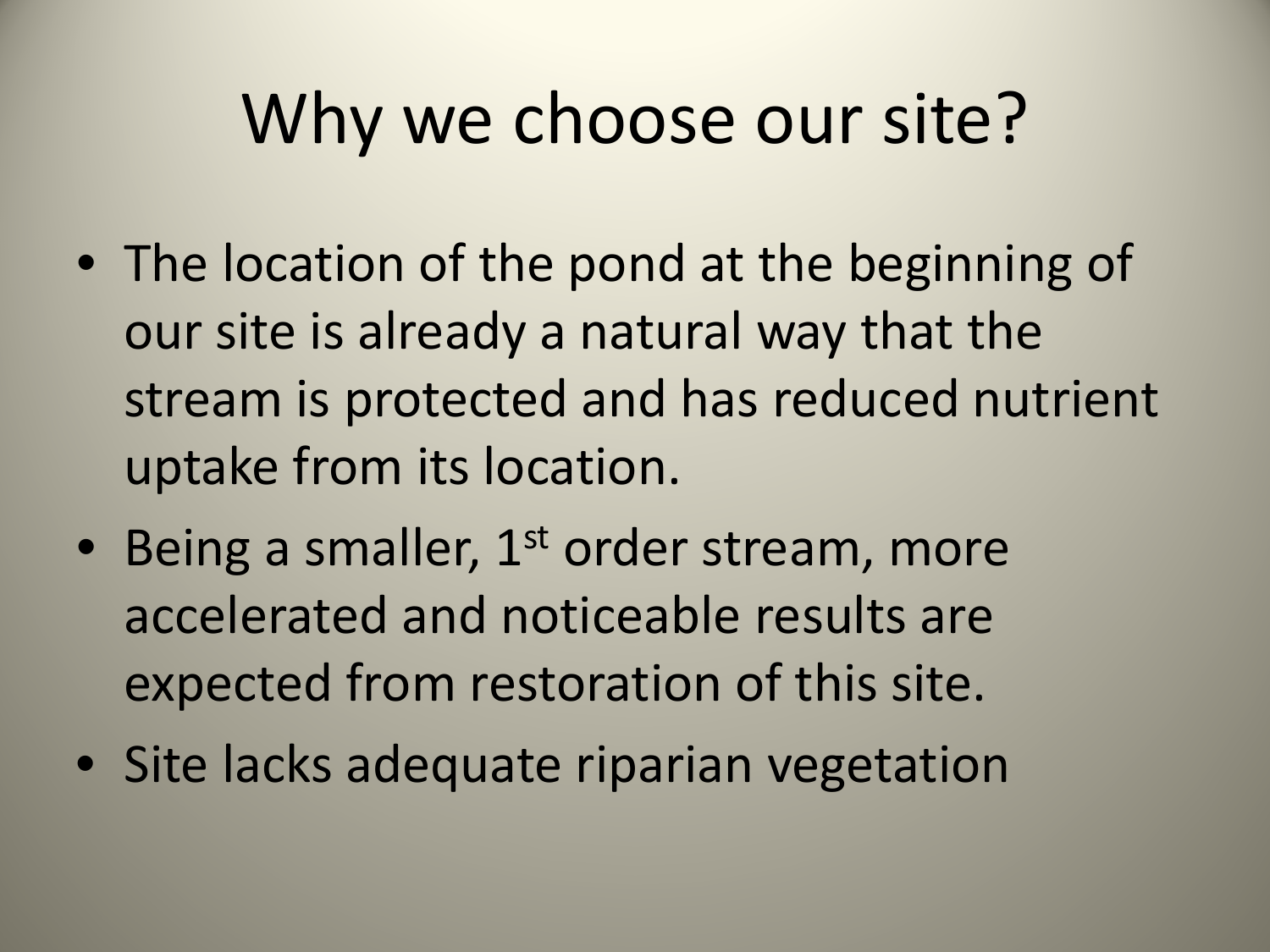#### Site characteristics

- Approximately 222 meters long
- Average of 1.3 meters wide
- Pond located at top of site
- Limited trees and shrubs on east side
- Entirely grass on west side
- 4 major bends in stream
- Steep banks, with some undercut banks
- Tom Ciccarone's property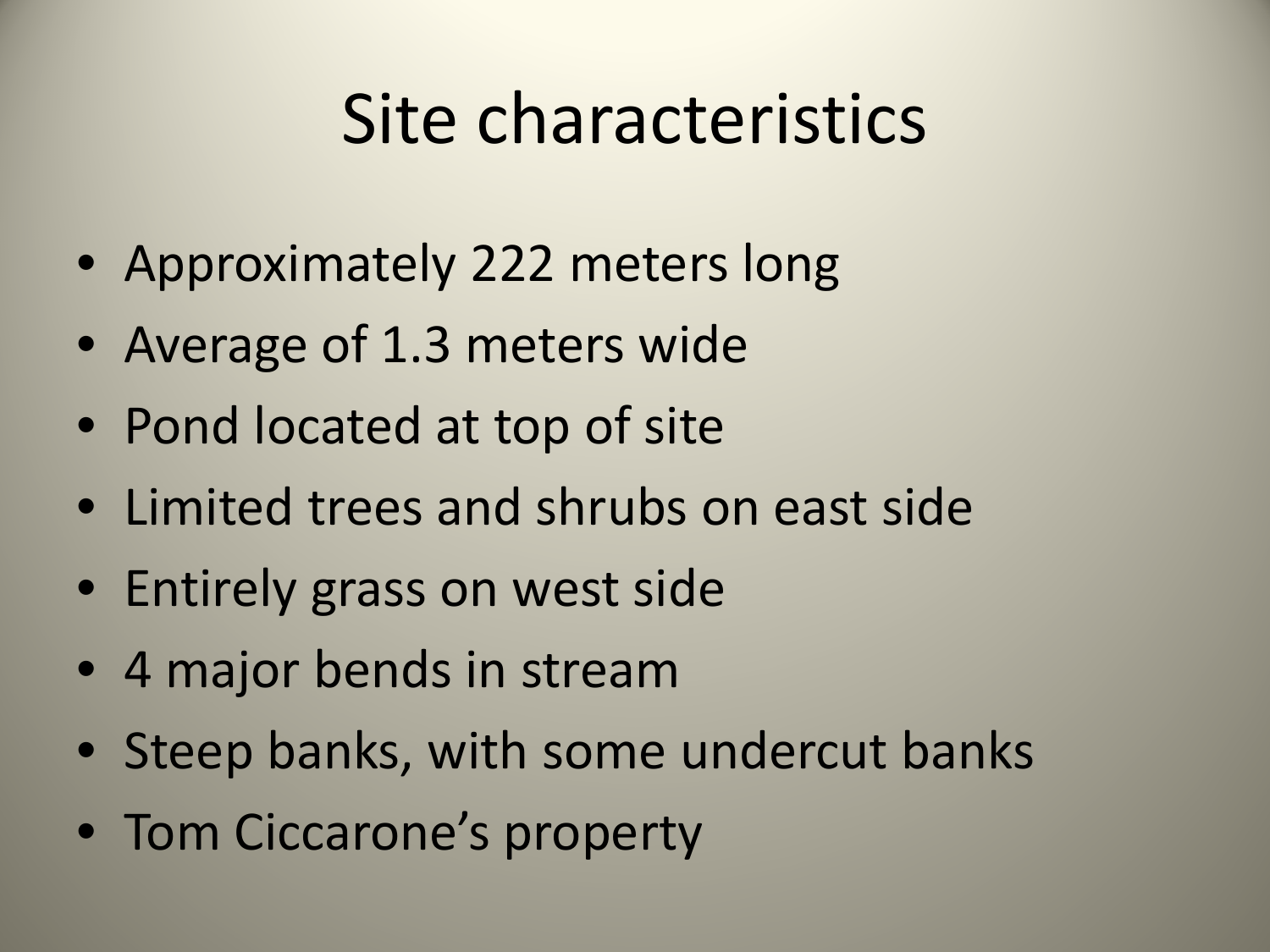#### Site to be restored

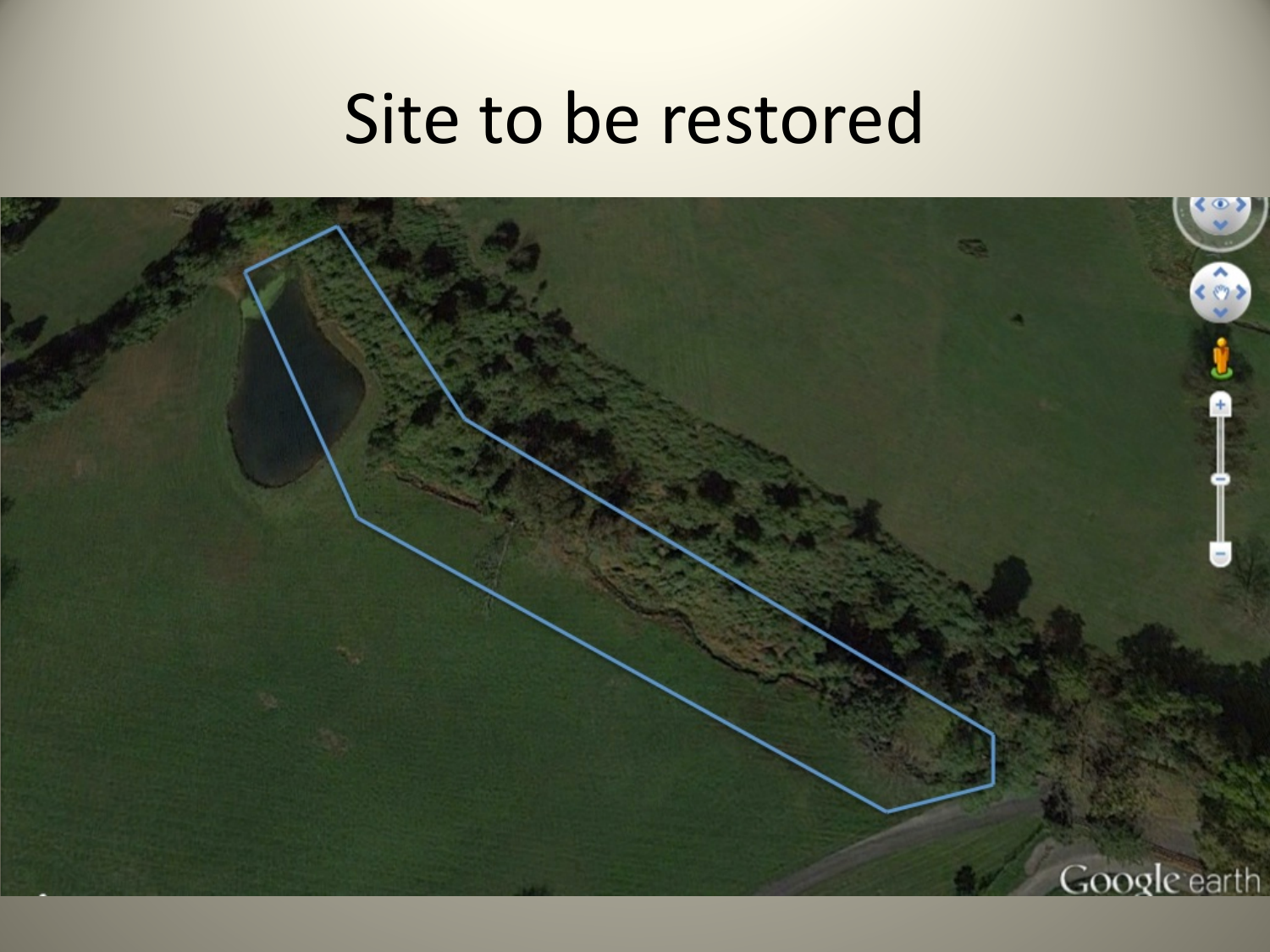# Major bends

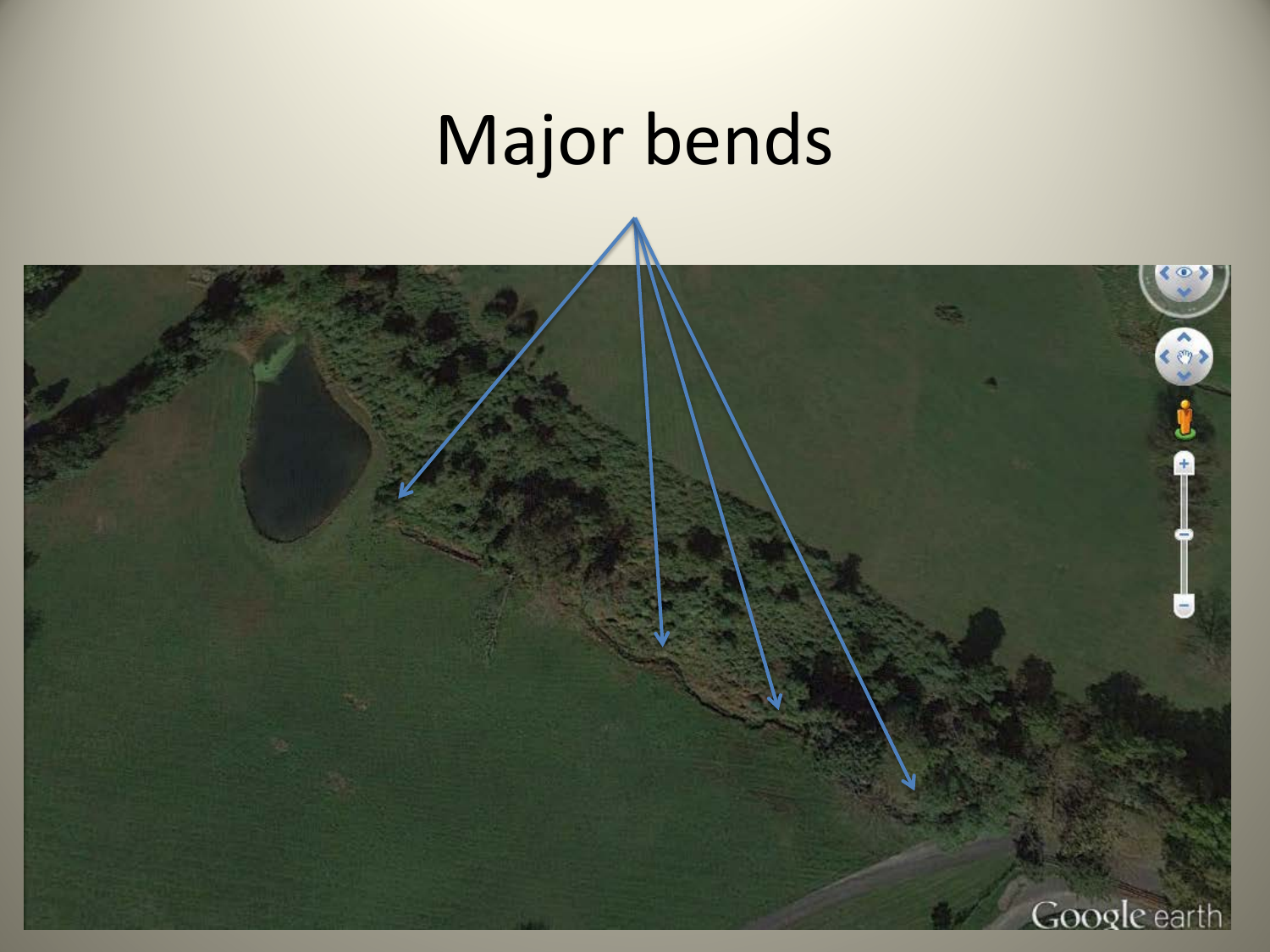# Acquiring permits and funds

- County permits
- Conservation district approval
- Apply for USDA conservation reserve enhancement program for Tom Ciccarone's sake.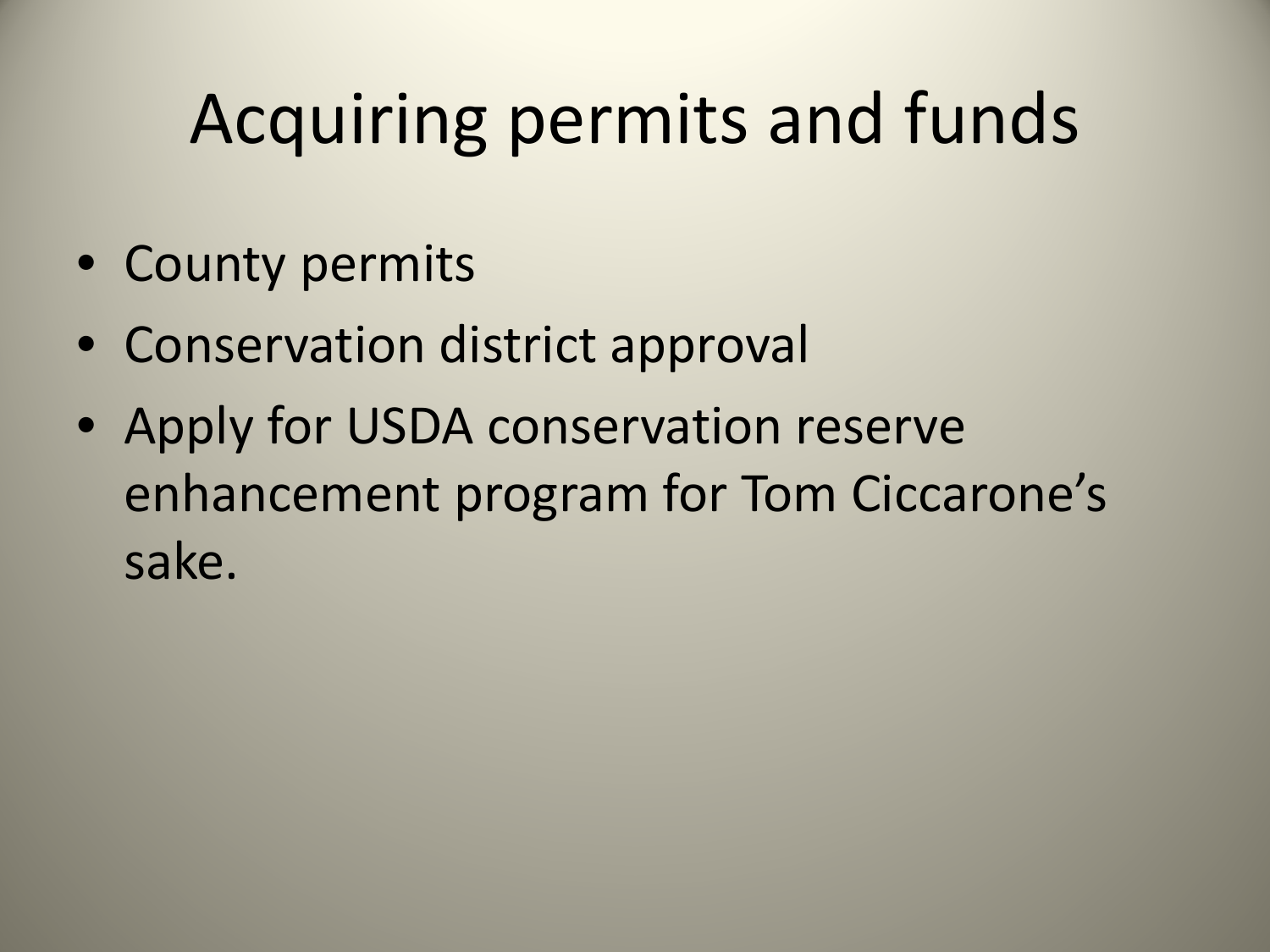# Water divergence

- Working in the dry is law in Chester county
- Water will be diverged using a pump from the upstream portion of site to the downstream portion of site.
- This will also simplify in stream restoration
- Costs included in "additional fees"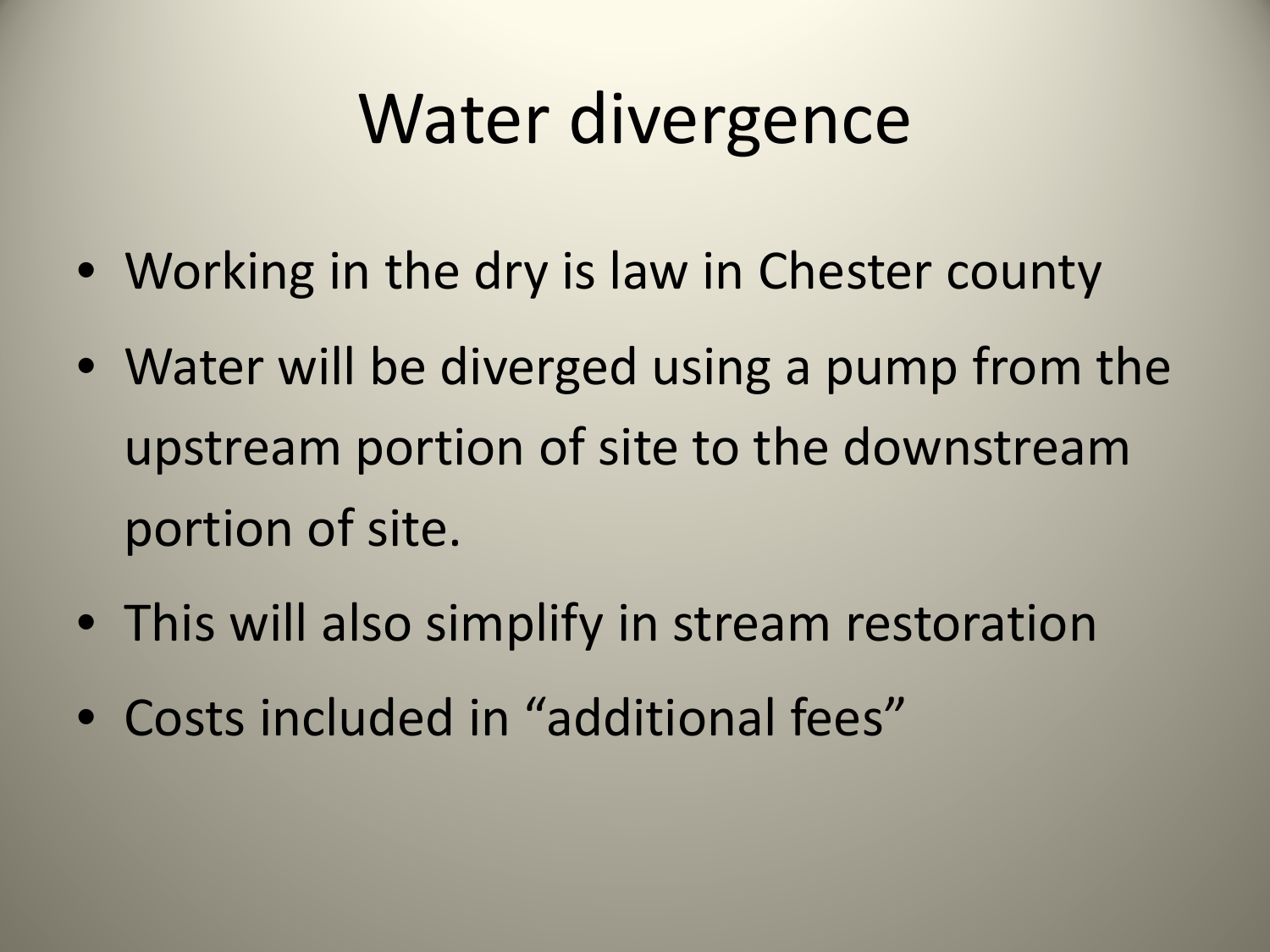#### Excavation

- Initial fee for delivery of equipment and materials: \$3500
- Additional fees: \$1500
- Stream currently about 1.3 meters wide
- Increase to a width of 2 meters
- Widening excavation of 117  $m<sup>3</sup>$  of soil
- Cost: \$1200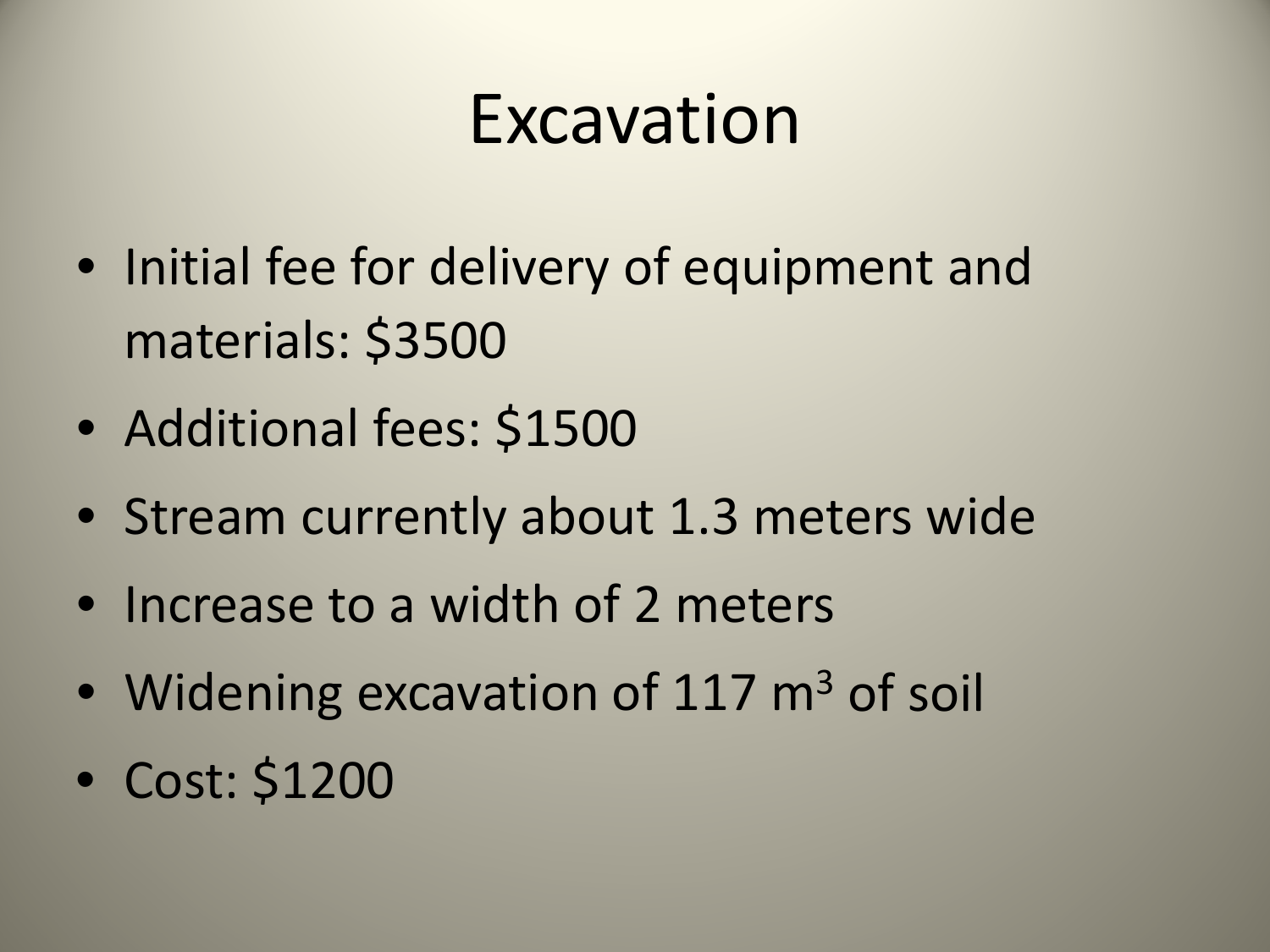#### Excavation

- Grading of the steep stream banks to a 3:1 ratio
- Grading on both sides of stream where possible without removing native trees
- Excavation of  $441 \text{ m}^3$  of soil
- Cost: \$8200

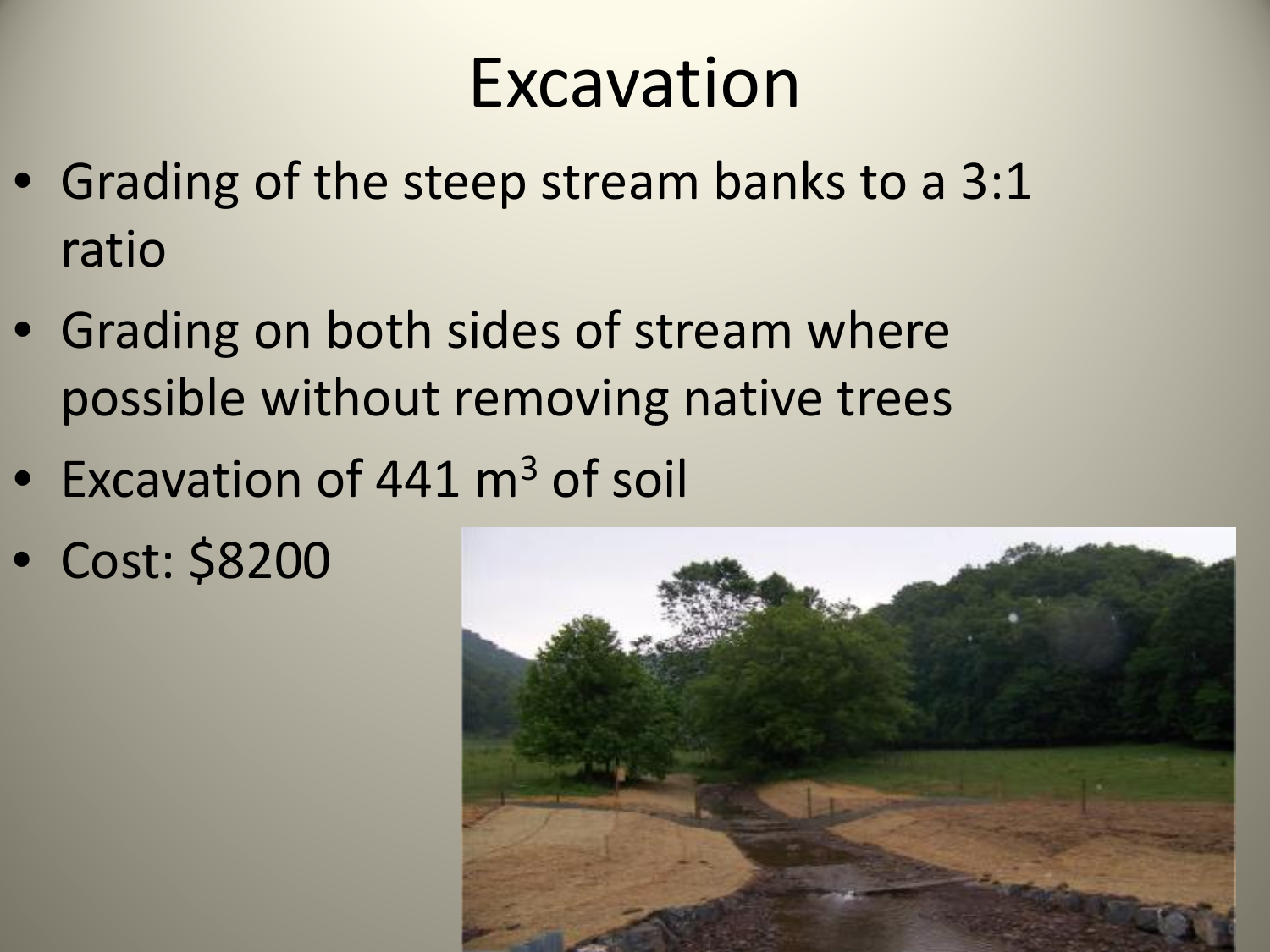#### In stream additions

- Addition of J-hooks in curves at the top and bottom of site Flow Direction
- cost: \$3000 each
- \$6000 total
- Will use logs or root wads if available on site

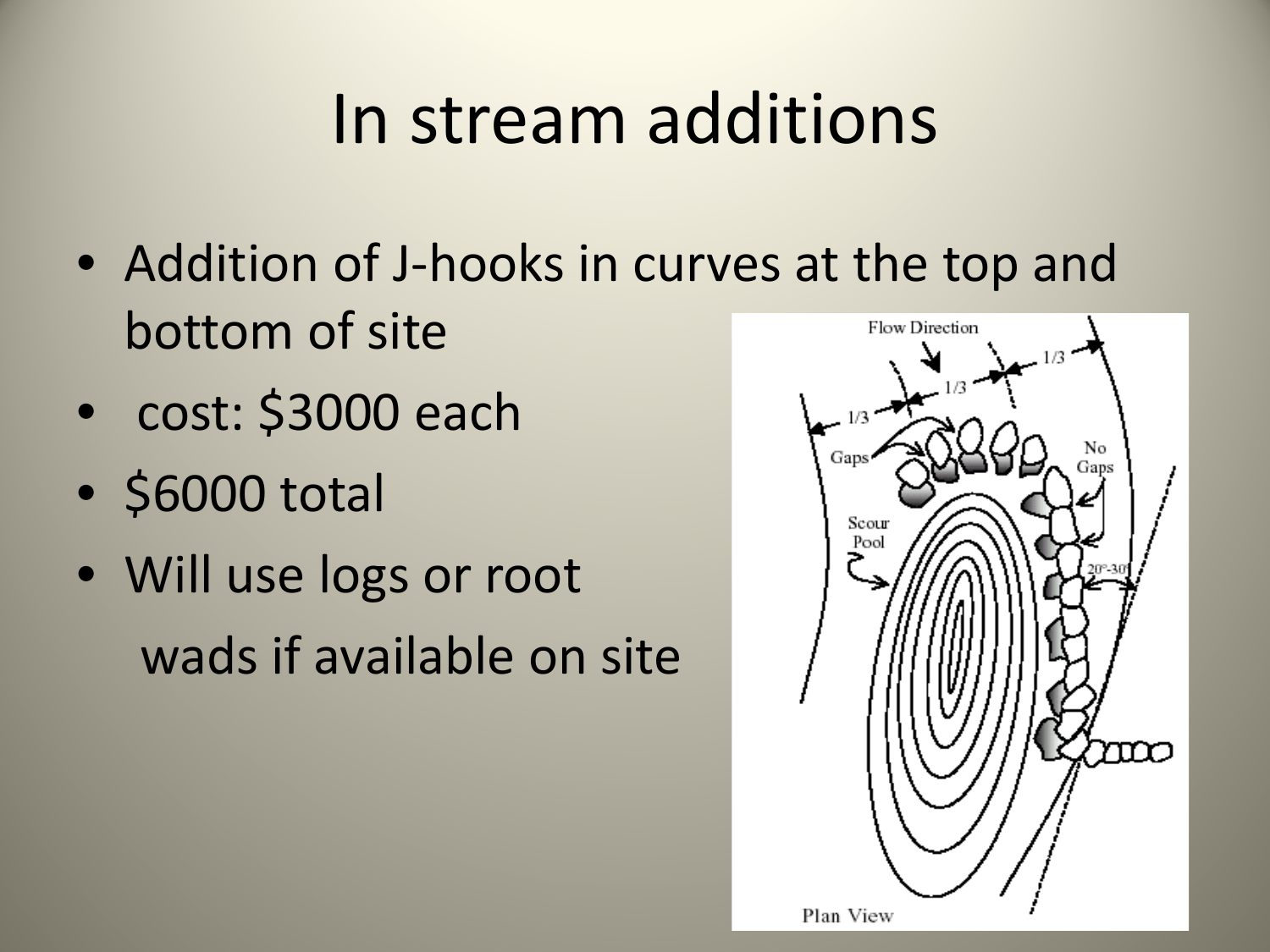#### J-hook locations

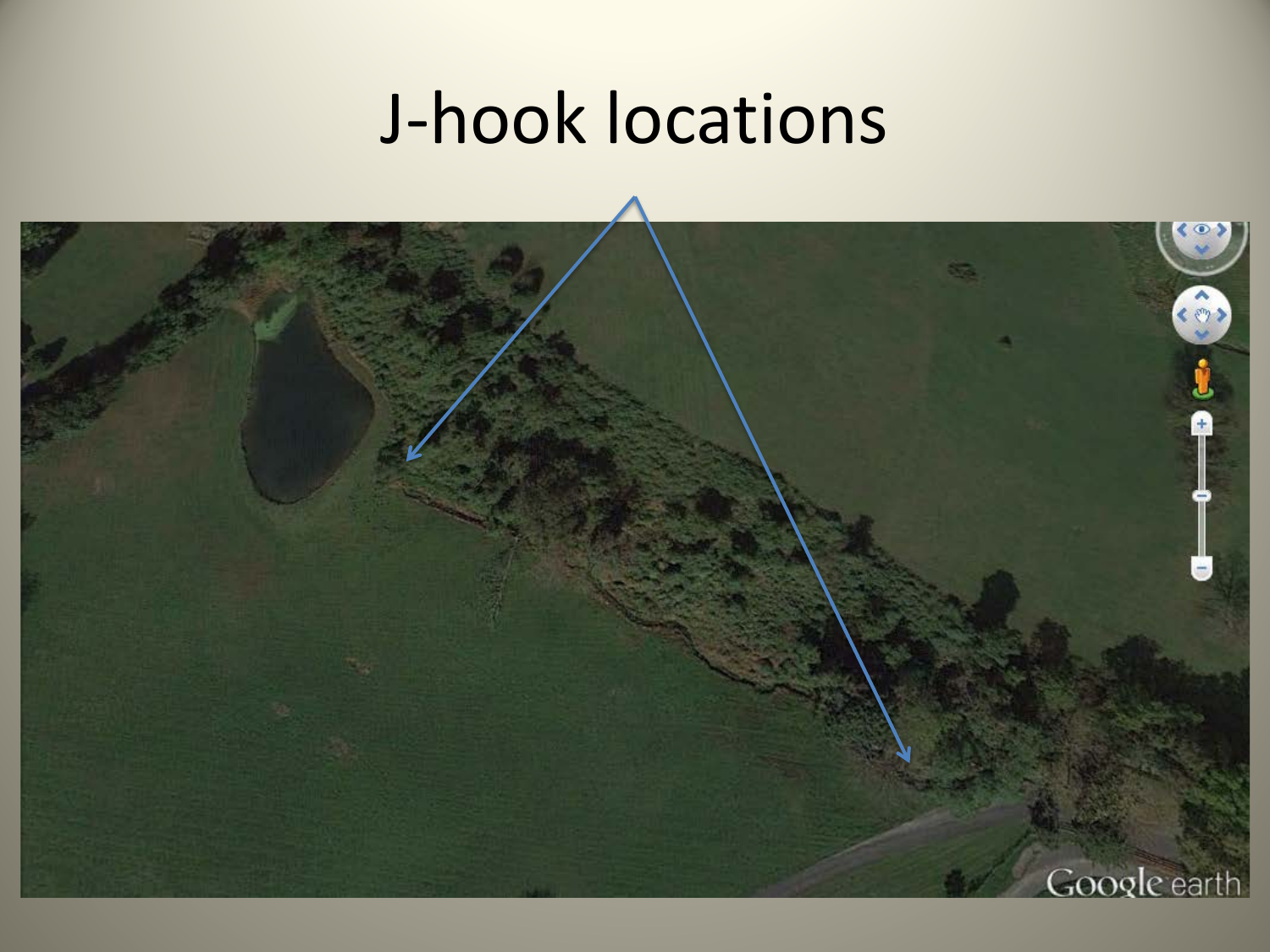#### In stream additions

- Addition of 4 Artificial riffles
- Essentially a pile of medium sized rocks strung across stream, almost always submerged.
- Not intended for erosion resistance, but rather for macro-invertebrate habitat creation
- Cost: \$800 each
- \$3200 total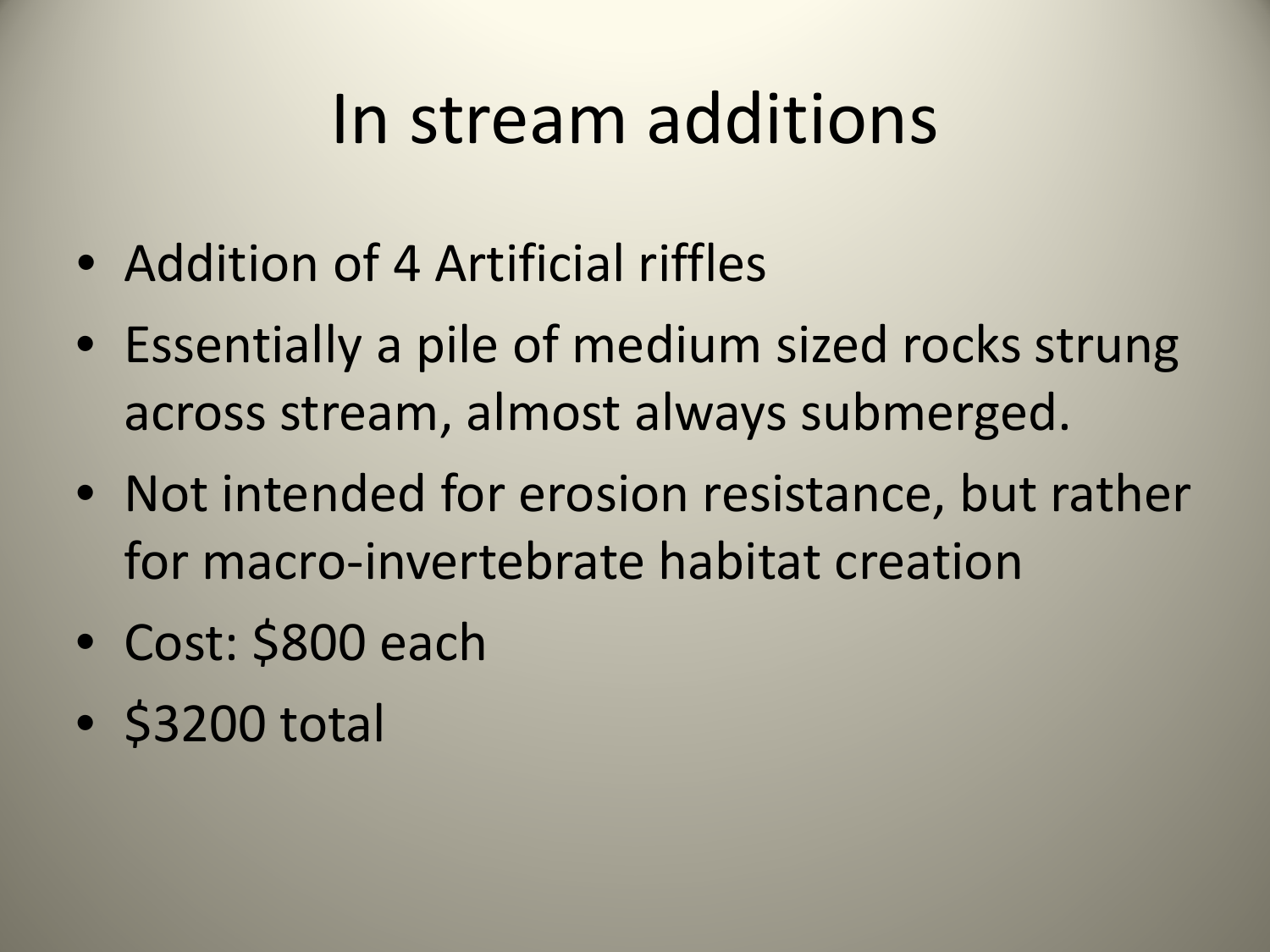#### Artificial riffle locations

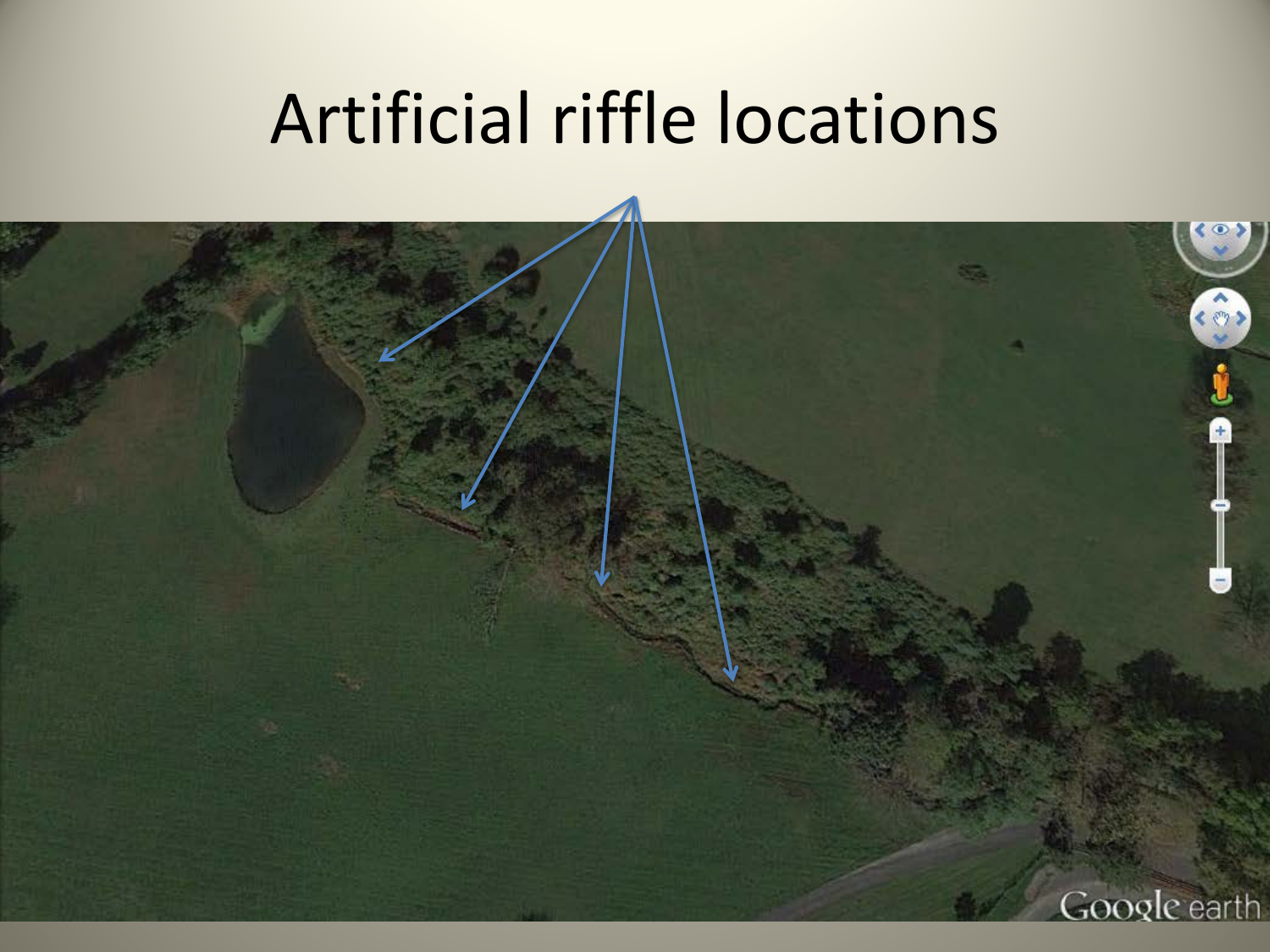# Morphological restoration Budget

- Delivery- \$3500
- Additional fees- \$1500
- Widening- \$1200
- Bank grading- \$8200
- J-hooks- \$6000
- Artificial riffles- \$3200
- Total- \$23600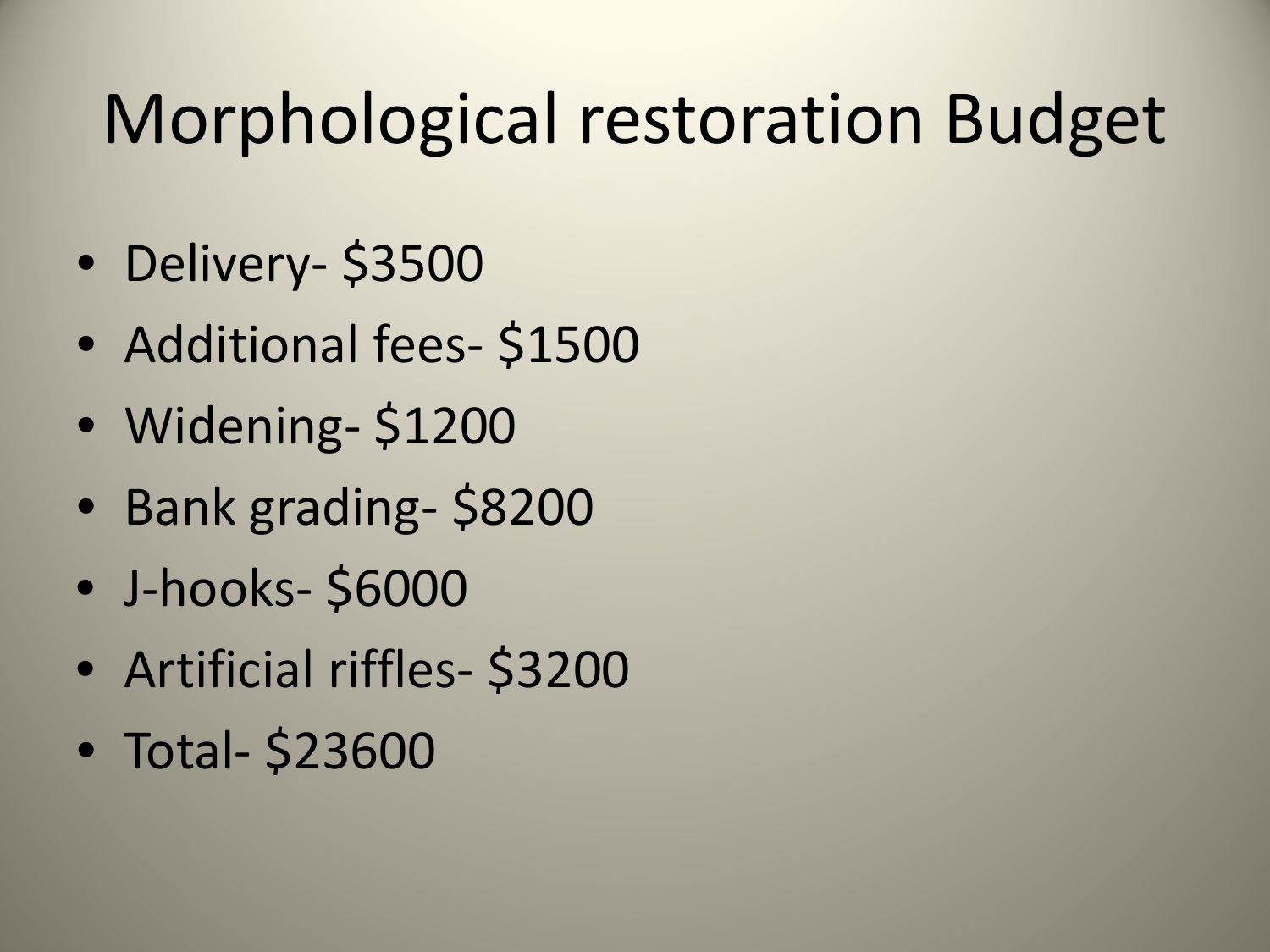# Seeding

- After the banks are graded to the proper 3:1 ratio and the stream is widened to 2 meters, seeding will be performed on the banks.
	- Aids in Riparian Growth
	- Protects against erosion
- Use Mid-Atlantic 178 seed
	- Area to cover = 1.2 acres
	- $-$  Cost = \$650 (@\$537 per acre)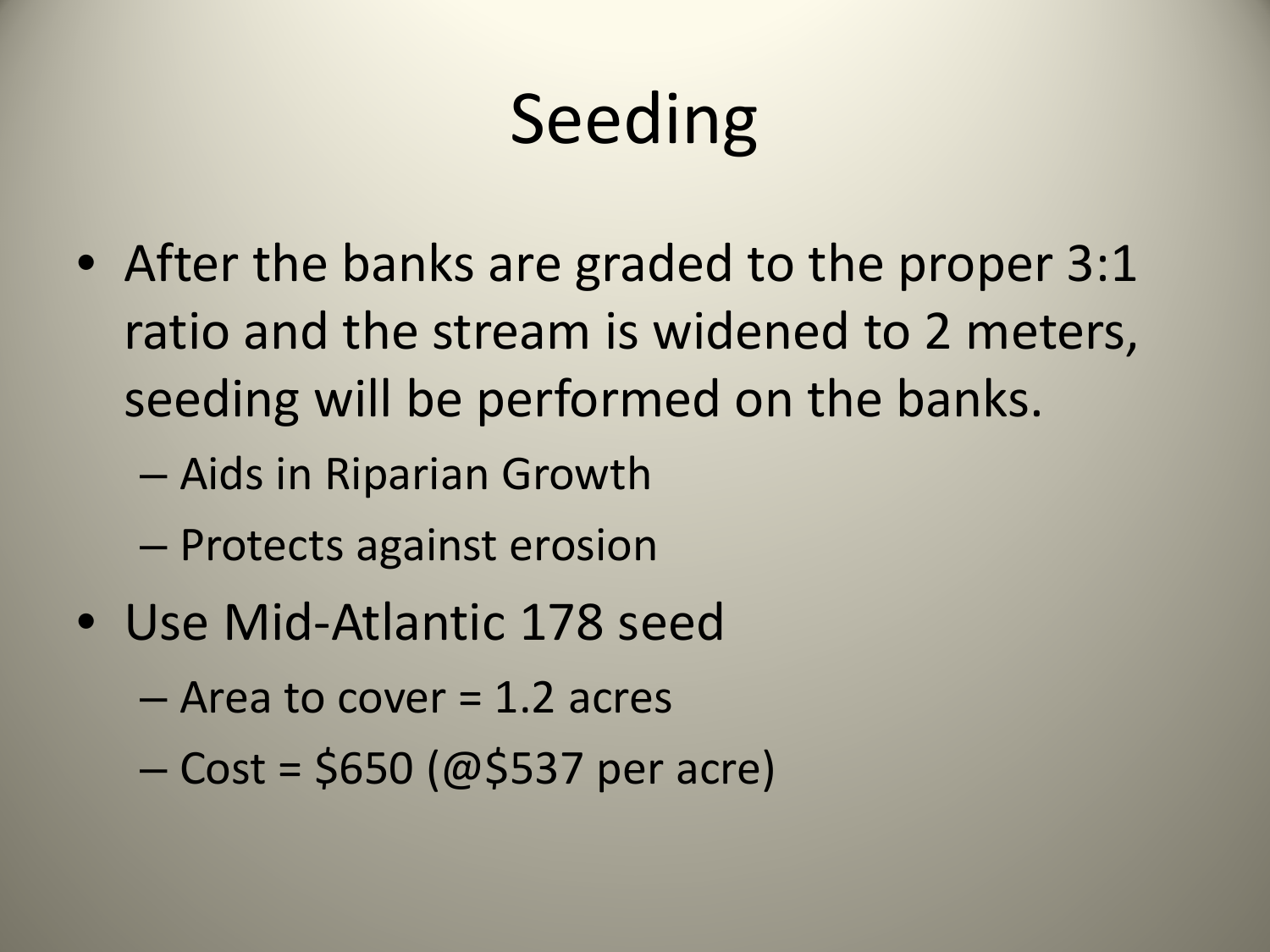# Coconut Fiber Matting

- After seed has been spread soft armor will be put in place
	- Use Coconut fiber matting to protect seed from washing away while also protecting against stream erosion
		- Keeps our newly graded banks in-tact
		- Soft armor allows for stream to reconnect with its floodplain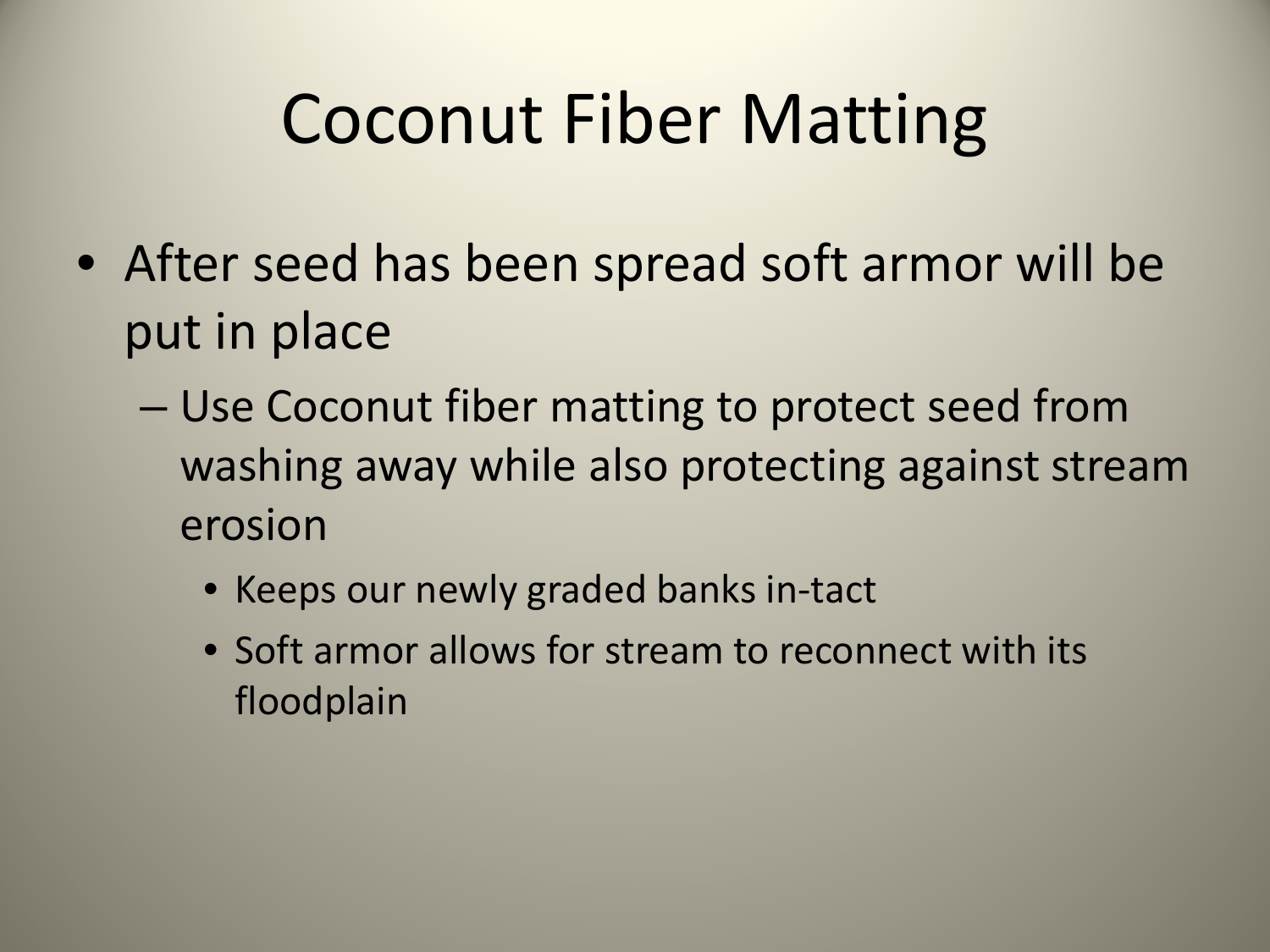#### Coconut Fiber Matting

- BioD Mat 90 woven coir mat (rolanka.com)
	- Will cover entire 222 m stretch
	- And 4 m wide on each side
	- Mat Dimensions 3.3 ft. x 83 ft.
	- Need 64 rolls (32 each side)
	- $-$  Cost = \$8,640 (@ \$135 per roll)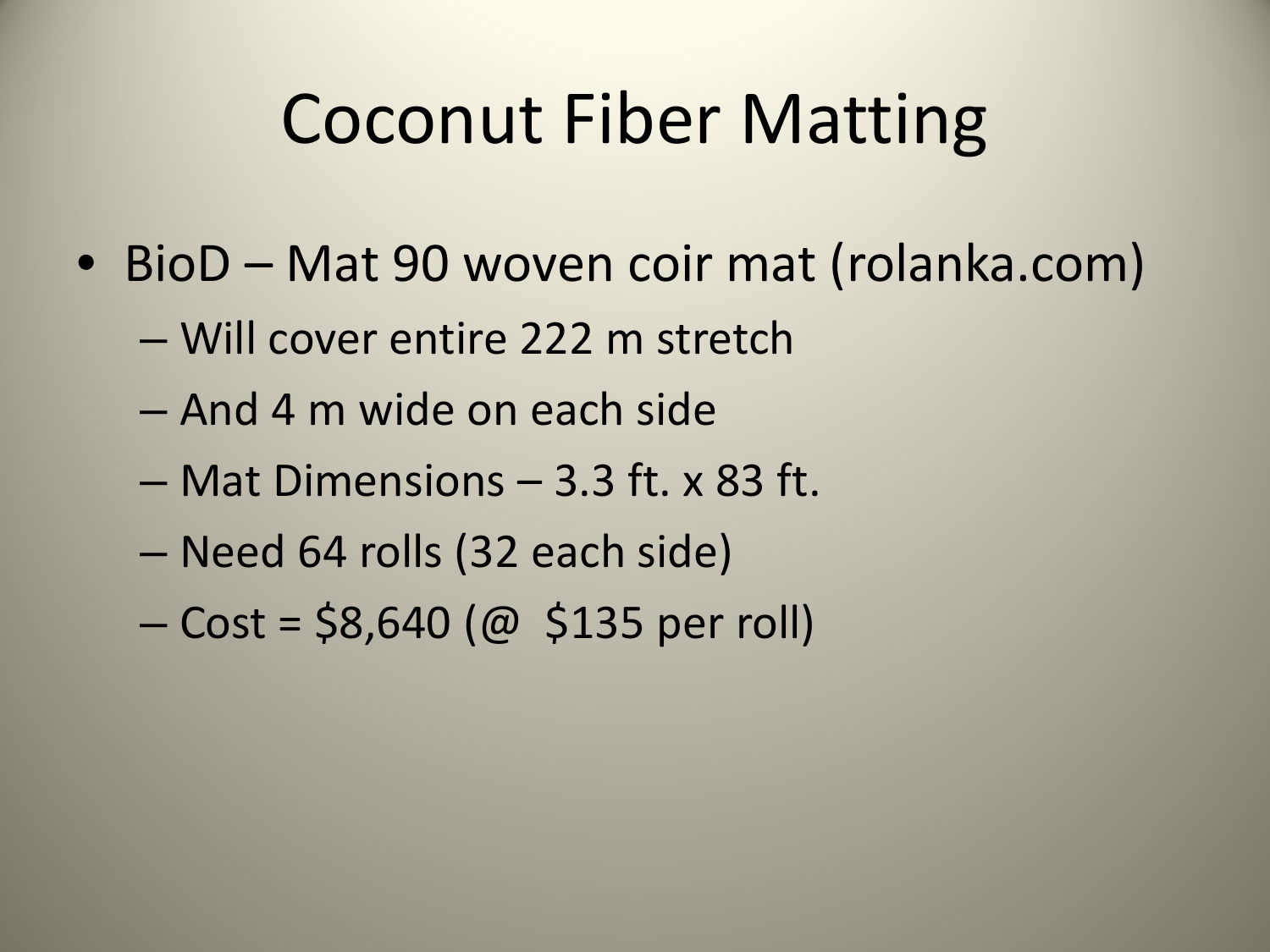- The main goals behind our riparian buffer will be to
	- Intercept nutrients (especially phosphorus)
	- Increase bank stability
	- Reduce water temperature
	- Increase sinuosity (only 4 bends currently)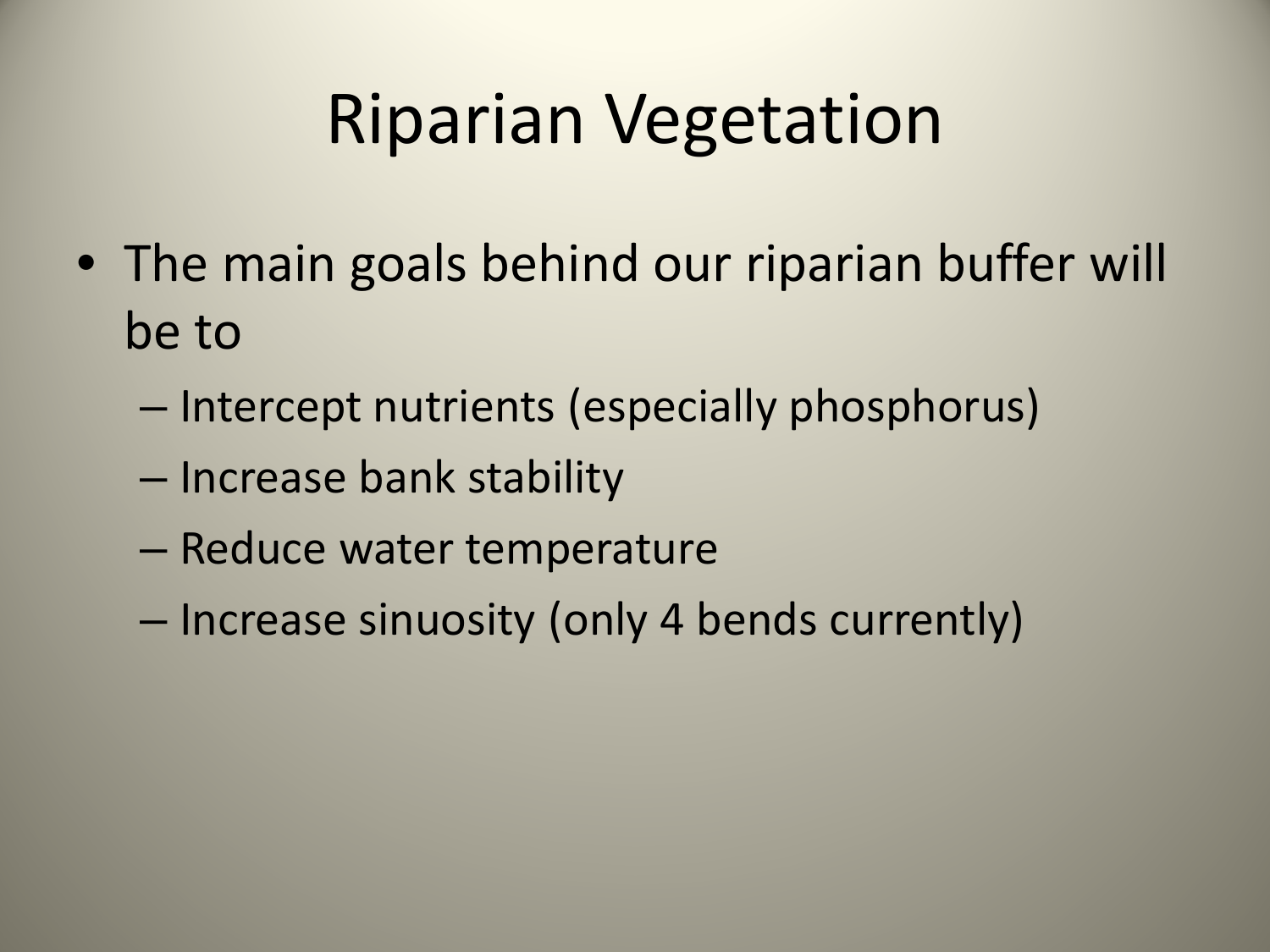- Our buffer will mostly run on the west side of the stream.
	- east side already has vegetation
		- Remove invasive species
		- Maintain native species
		- Add native species
- Will run outwards 11m to give a substantial buffer capable of making a difference to stream quality.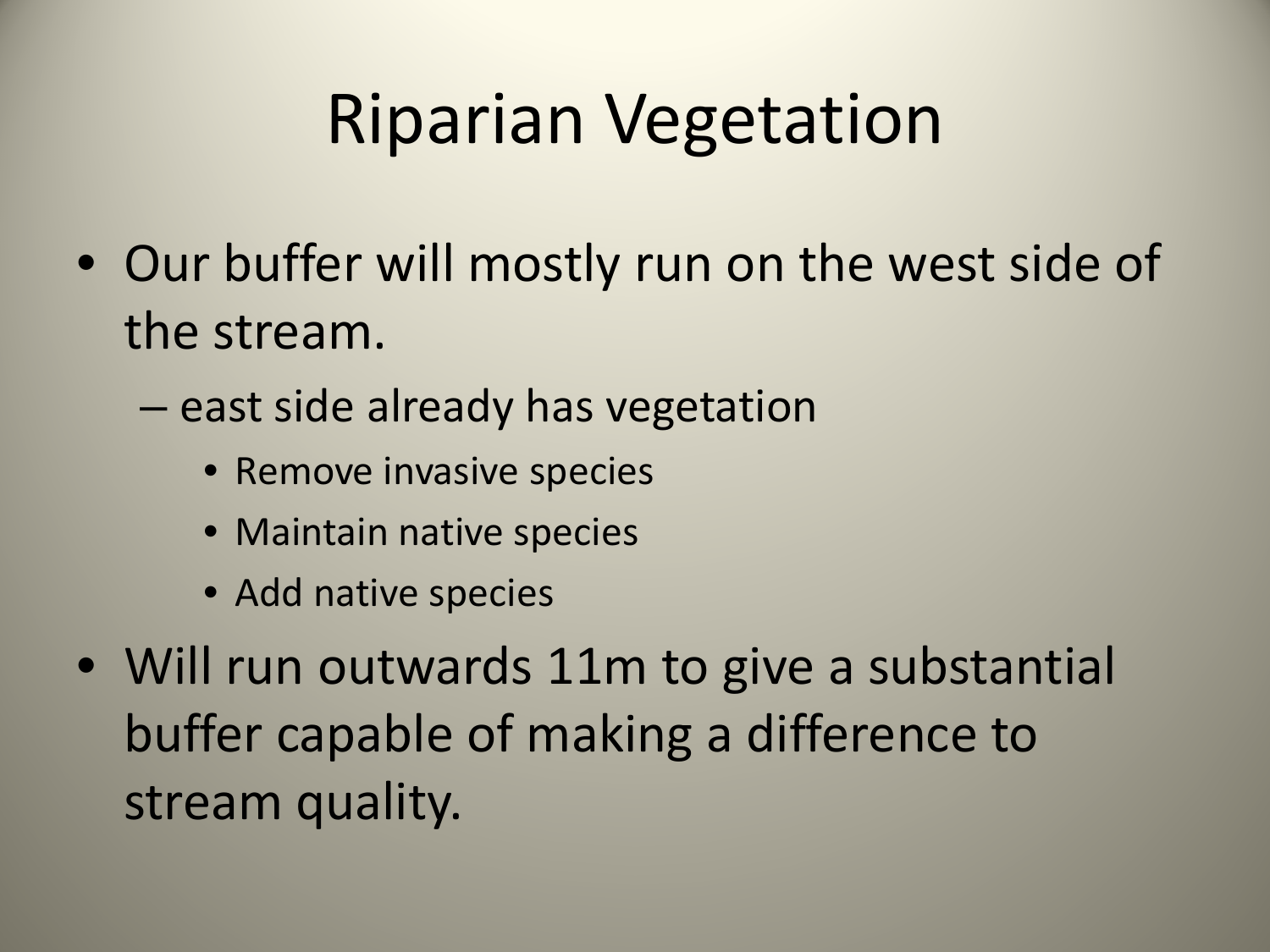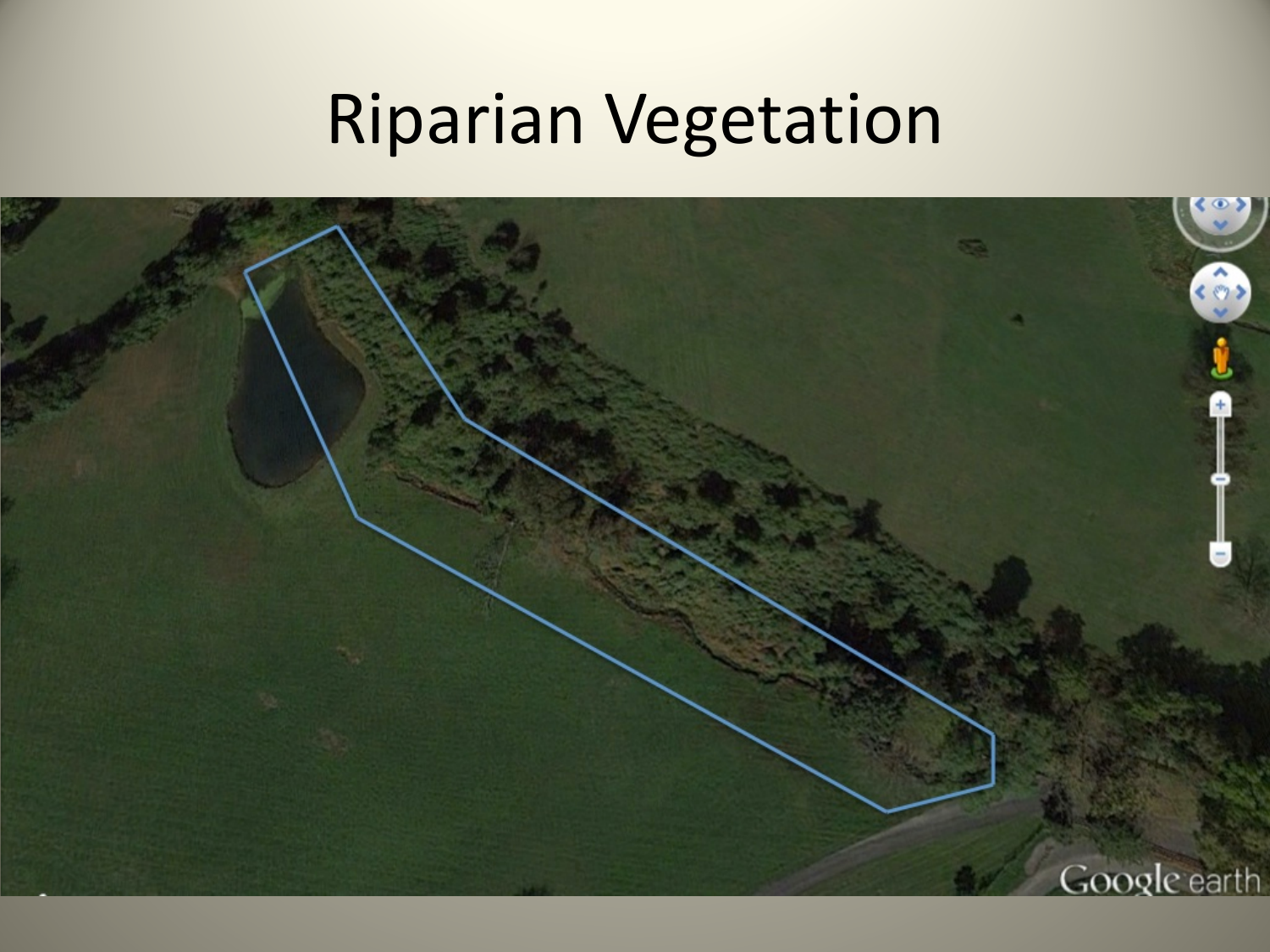- Order trees and shrubs from
	- Environmental Concern Inc. (wetland.org)
- Trees
	- $-6$  silver maple = \$60
	- $-6$  red maple =  $$84$
	- $-12$  willow = \$174 (6 black willow, 6 willow oak)
	- $-6$  river birch = \$108
	- $-6$  Alder = \$72
- $\bullet$  Total = \$498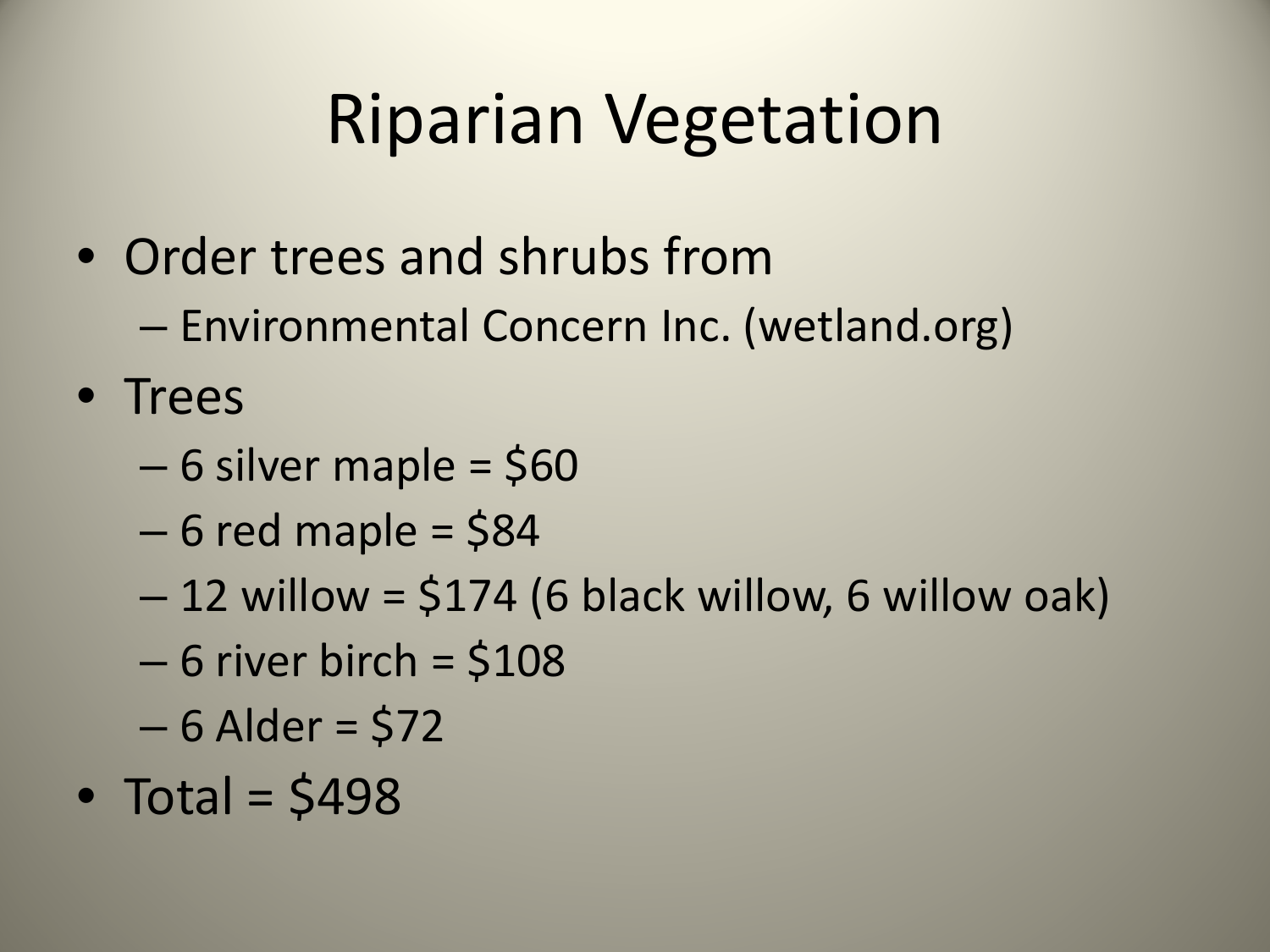- Bushes
	- 2 dozen Buttonbush = \$240
	- 4 dozen Red Osier = \$480
	- 2 dozen Dogwood = \$240
- $\bullet$  Total = \$960
- Total trees and bushes = \$1458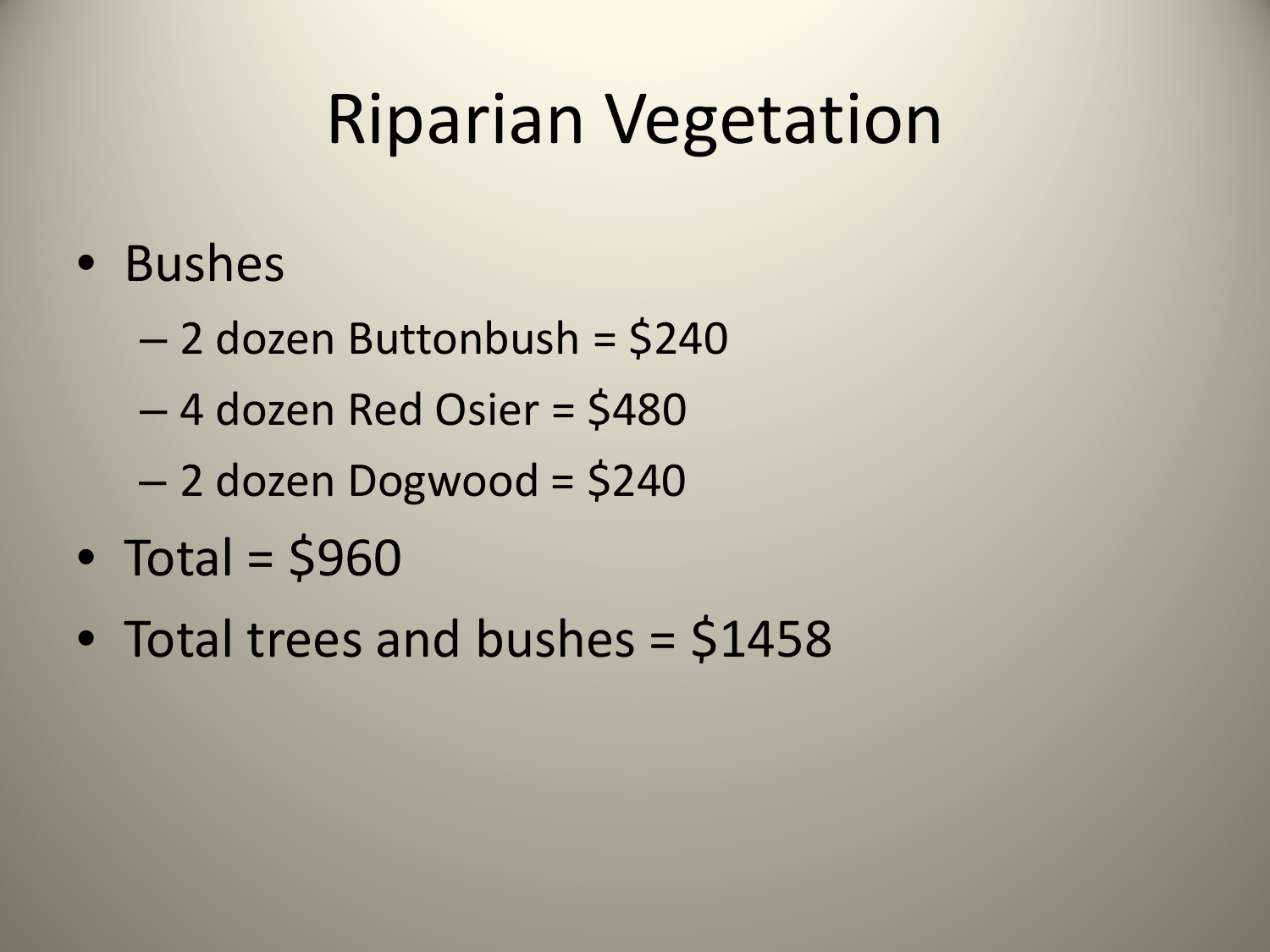



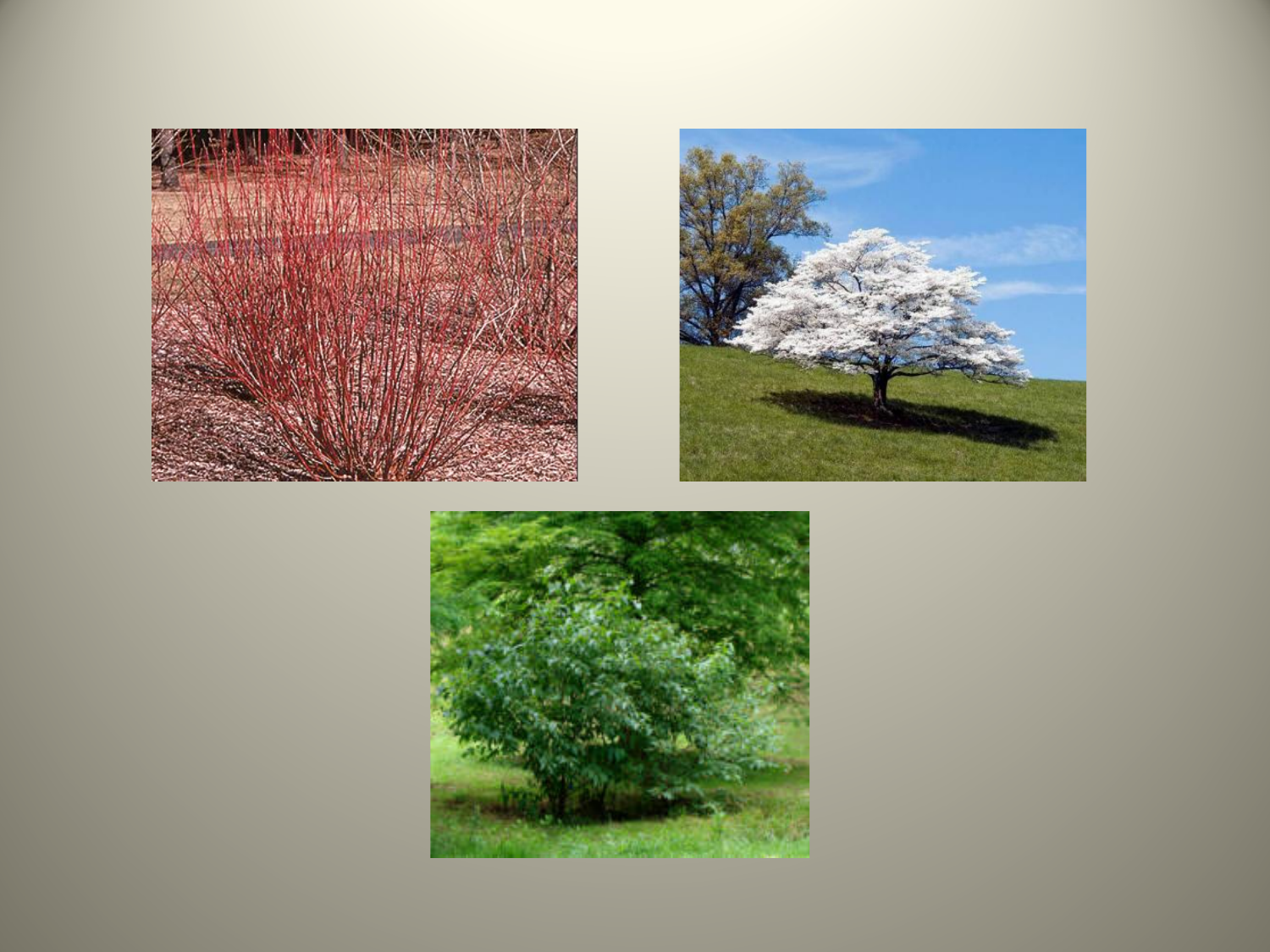#### Riparian vegetation budget

- Seeding  $=$  \$650
- Coconut Matting = \$8640
- Trees and Bushes = \$1458
- Labor will primarily be volunteers efforts
- Total= \$10748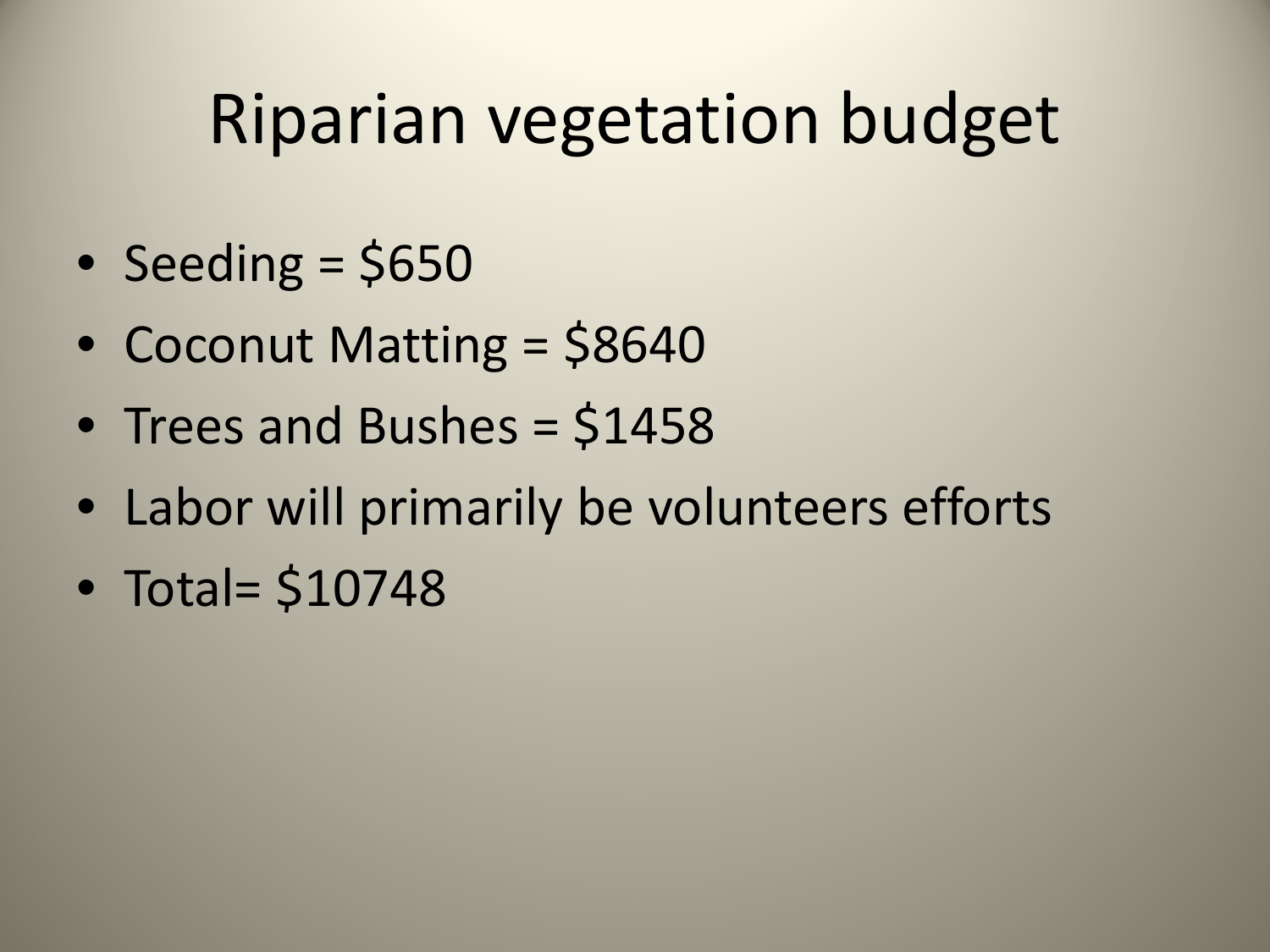# Monitoring of Stream Restoration

- Number of years to monitor?
	- $-15$  years
		- First 2 yrs, visit 6x per year
		- Next 5 yrs, visit 4x per year
		- Next 8 yrs, visit 2x per year
- Sites to be monitored?
	- 3 sections The beginning, middle, and end of the stream
		- Being 220m long, every 75 m will suffice as a way of breaking the stream up into 3 monitoring sites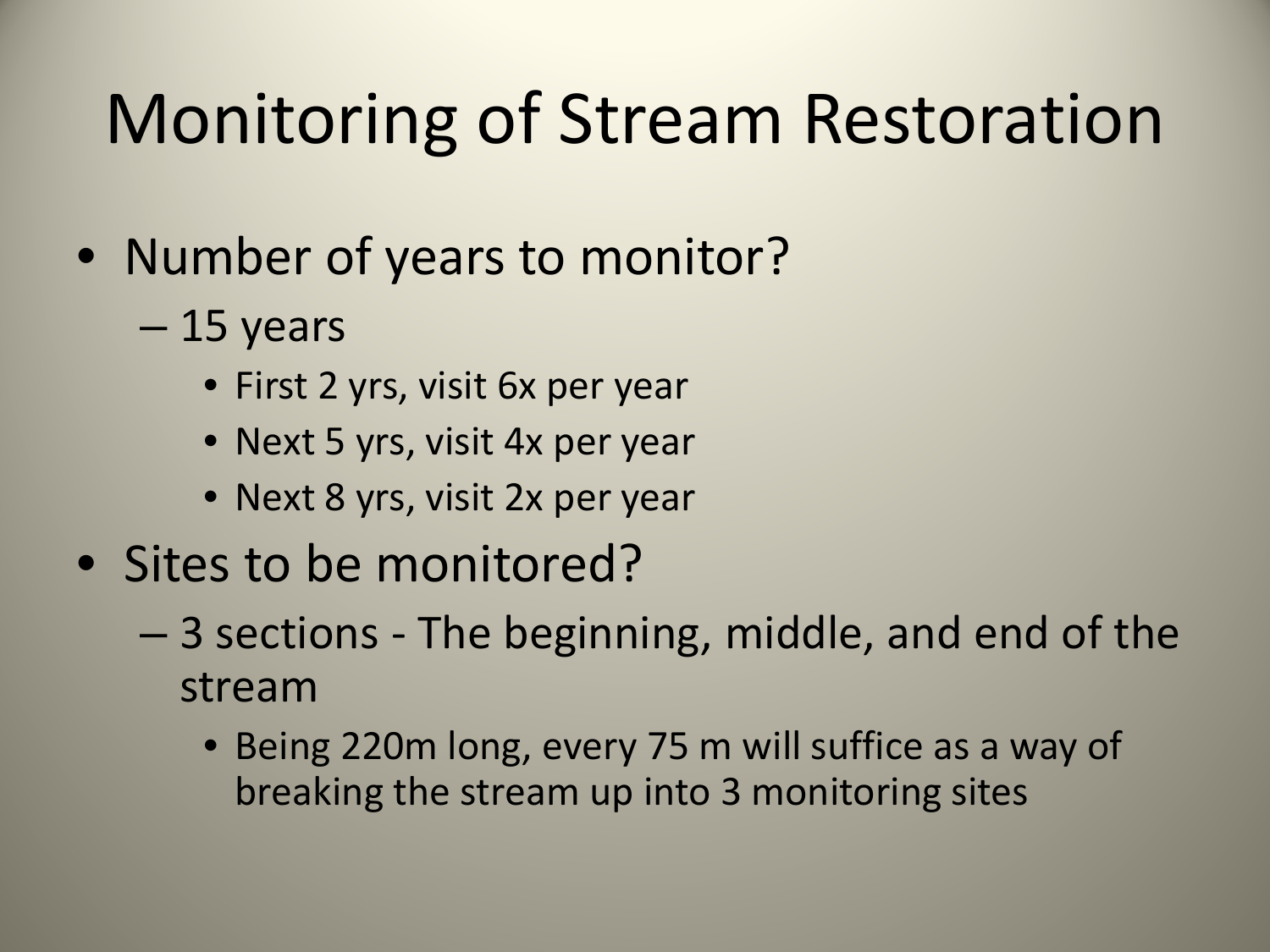# Monitoring Riparian Vegetation

- To monitor the riparian growth, each time the stream is visited it will receive a new habitat score.
	- This score will be taken over the full 15 year and will be compared to a healthy stream as a control to interpret the results that the site restoration is having on the stream and its watershed.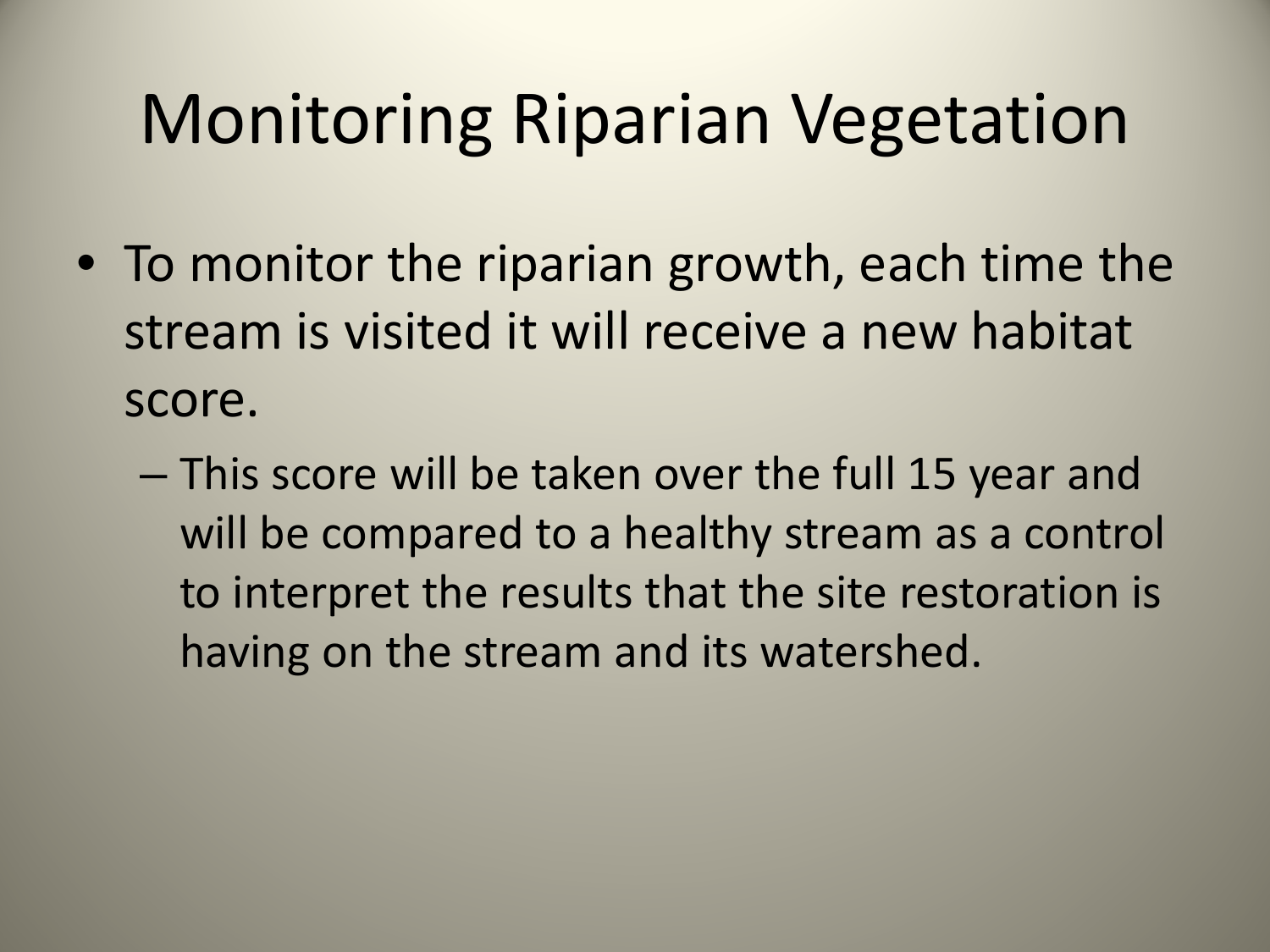# Monitoring Invertebrates

- Sampling of riffles, runs, and pools using Dframe nets
- Getting genus and individual counts
- Applying the 6 metrics to acquire IBI results
- Results will tells us whether aquatic life use is impaired or not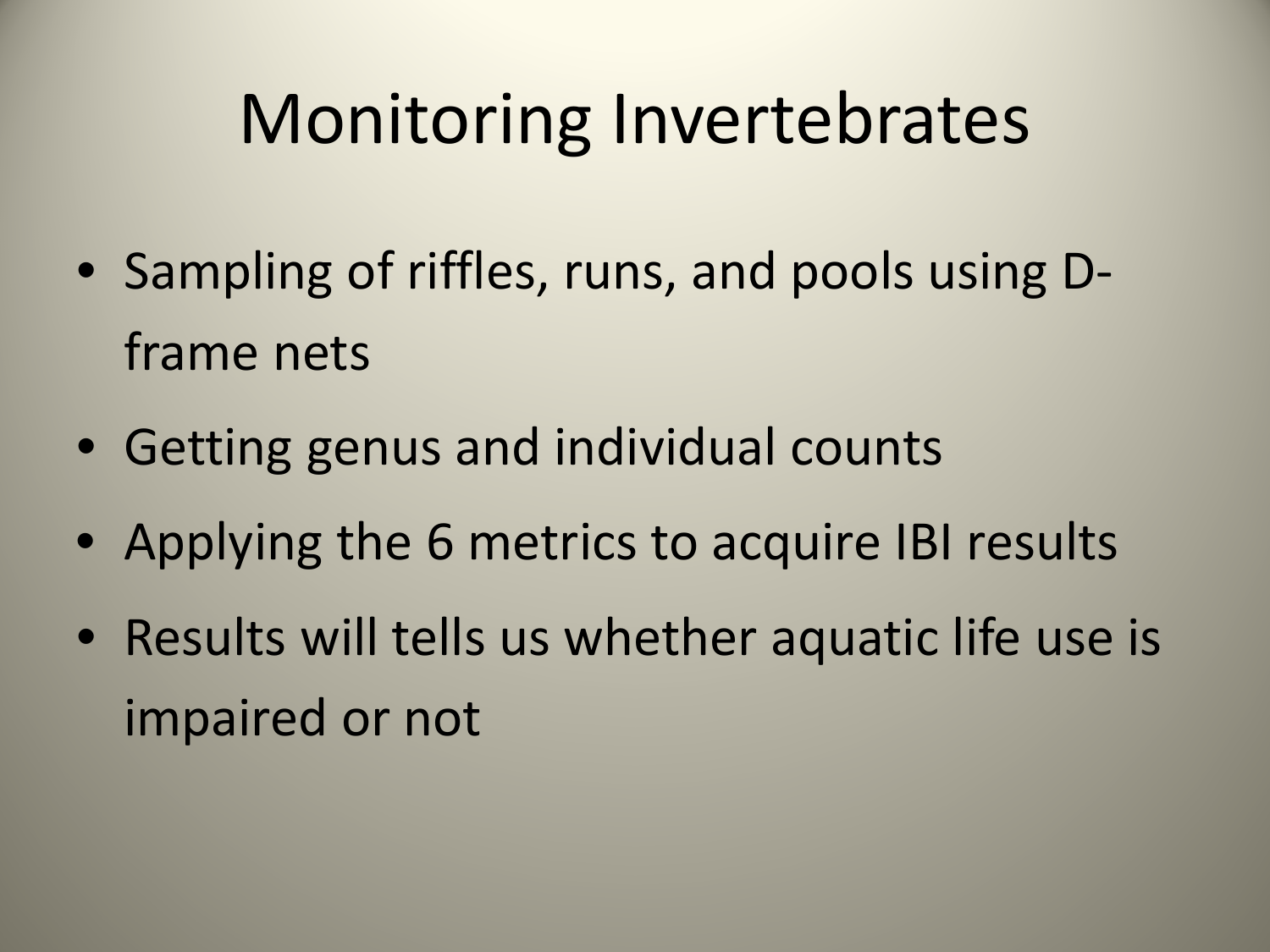# Monitoring Water Chemistry

- In order to check the stream diagnostics such as DO, and temperature, a probe will be used on each visit to record the changes in the stream quality.
- Water chemistry (hardness & alkalinity) will also be performed upon these visitations.

– Account for changes in season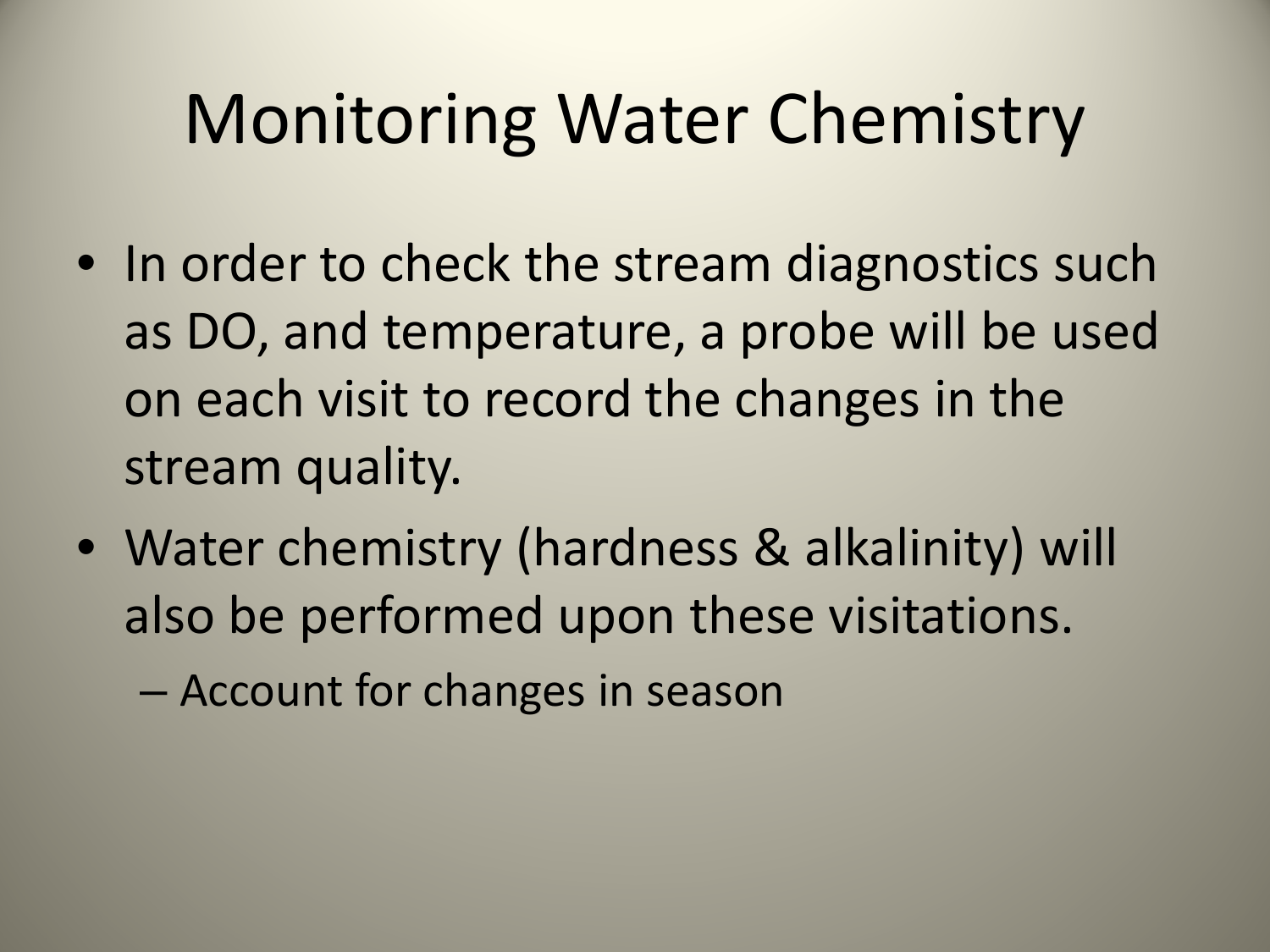# Monitoring budget

- 48 visits over 15 years
- \$400 per visit
- Total= \$19200